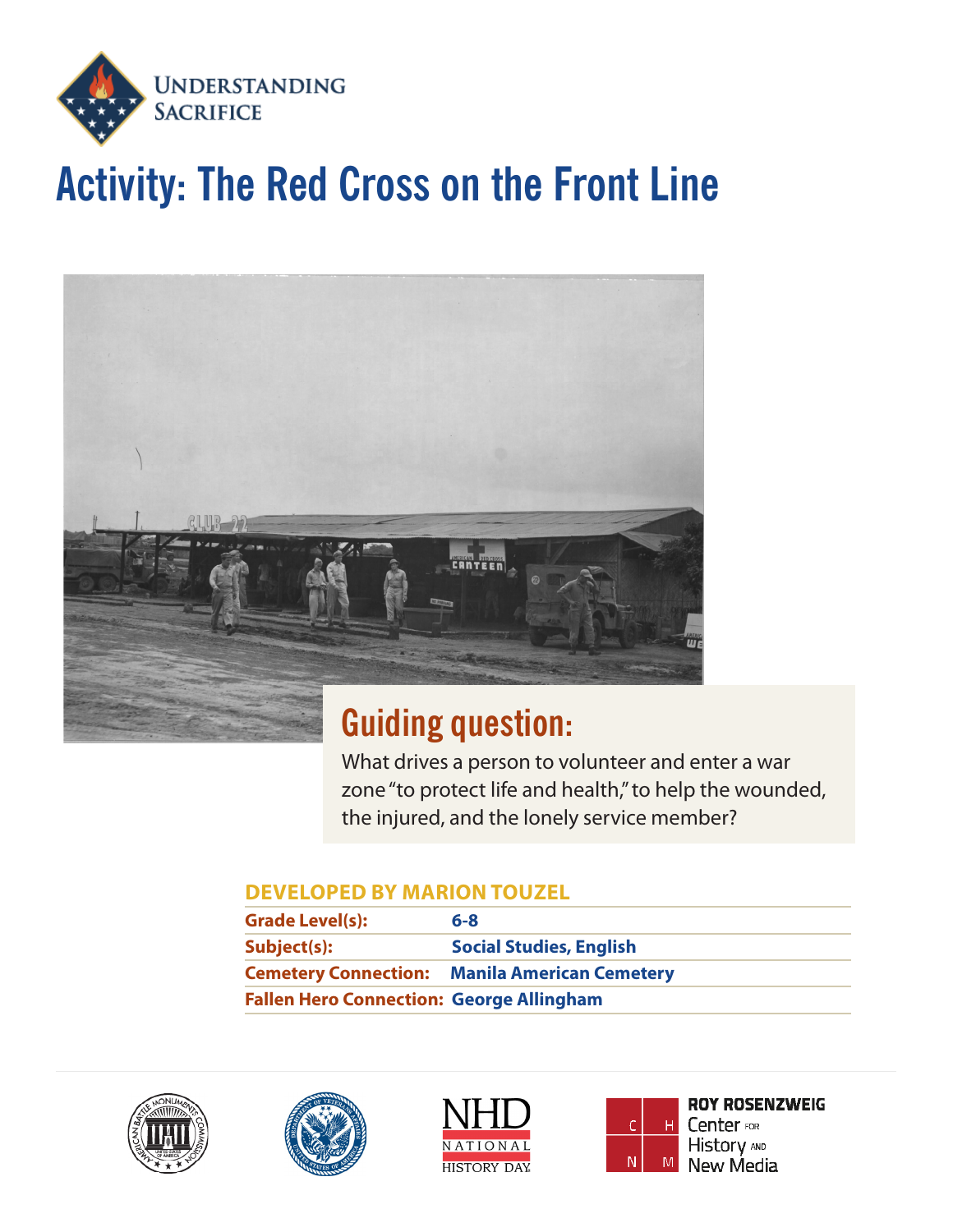## **Overview**

Using a variety of primary and secondary sources, students will analyze the role that the Red Cross played in World War II and learn more about the role of a field director. Students will explore how the organization adapted to the challenges posed by the war, the decisions and actions directors made under pressure, and the qualities of an effective field director.

## **Historical Context**

During World War II, the American Red Cross (ARC) served American servicemembers and their families both at home and abroad. Red Cross workers served in U.S. military hospitals, and the organization coordinated blood drives that collected over 13 million pints of blood. They facilitated communication and provided supplies to American prisoners of war. The ARC established clubs to provide troops needed R&R and sent over 300,000 tons of supplies overseas, including 27 million packages for American and Allied POWs. ARC clubmobiles reached men on the front lines, providing donuts and coffee. According to the American Red Cross, 86 workers (including 52 women) lost their lives in military service. After the war, the ARC worked with its international counterparts to help reconnect separated families.

## **Objectives**

At the conclusion of this lesson, students will be able to

- Understand the many facets of the Red Cross; and
- Analyze a field director's duties while in a war zone.

# **Standards Connections**

### **Connections to Common Core**

**CCSS.ELA-LITERACY.RH.6-8.2** Determine the central ideas

or information of a primary or secondary source; provide an accurate summary of the source distinct from prior knowledge or opinions.

### **[ABMCEDUCATION.ORG](http://abmceducation.org)**

American Battle Monuments Commission | National Cemetery Administration | National History Day | Roy Rosenzweig Center for History and New Media



 *"'The responsibility of the Red Cross is to bring assistance without discrimination to the wounded on the battlefield, [it] endeavors—in its international and national capacity—to prevent and alleviate human suffering wherever it may be found. Its purpose is to protect life and health and to ensure respect for the human being. It promotes mutual understanding, friendship, cooperation and lasting peace amongst all peoples.' (Fundamental Principles of the Red Cross) It is important to understand that the Red Cross is based on the altruism of our society. People give of themselves, never considering the dangers they may encounter. Since its inception, the Red Cross has been an integral part of conflicts. In this lesson, we try to understand why and how people willingly place themselves in harm's way to 'bring assistance without discrimination,' fulfilling the Red Cross motto." — Marion Touzel*

Touzel teaches at Ten Oaks Middle School in Myrtle Beach, SC.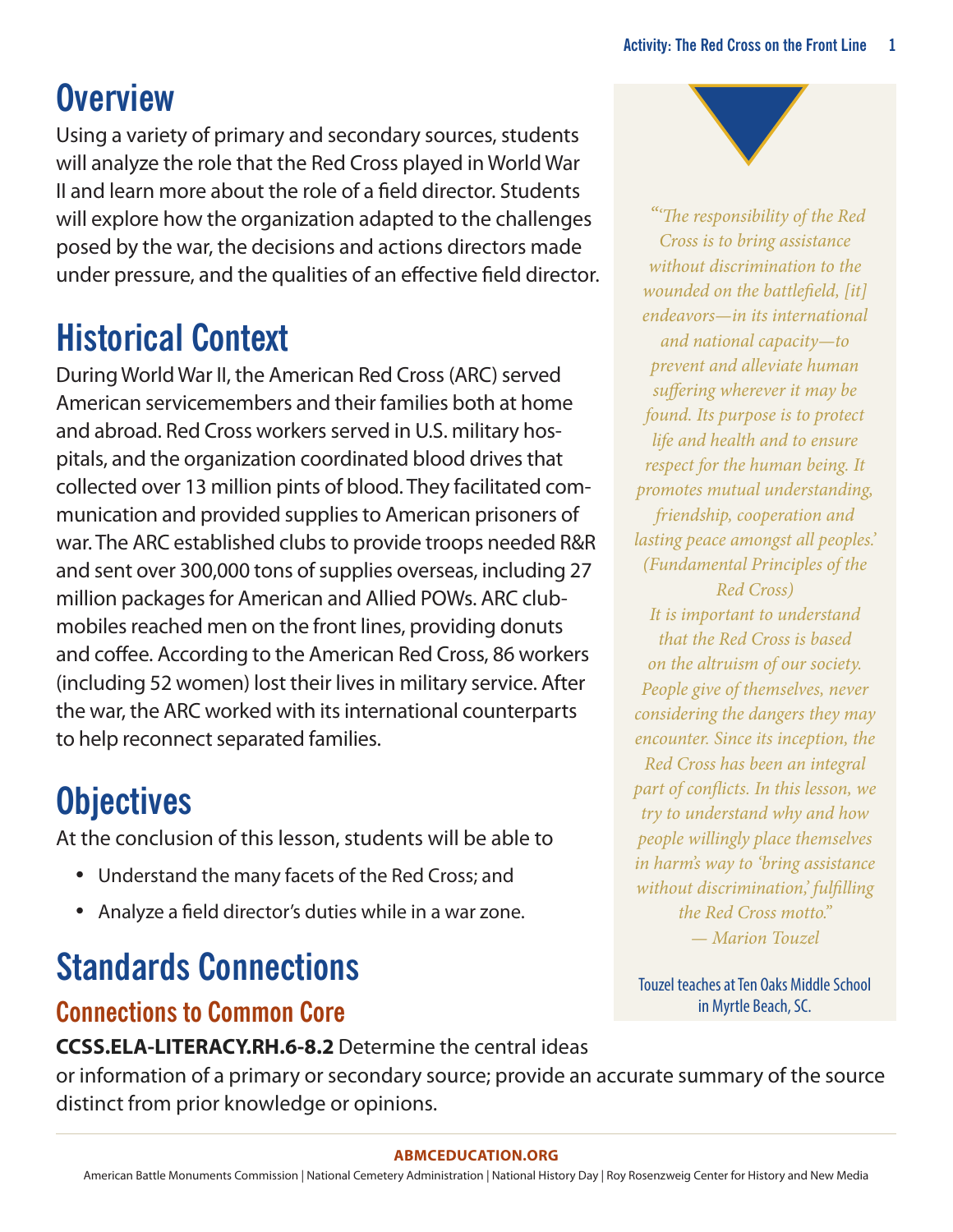**CCSS.ELA-LITERACY.RH.6-8.4** Determine the meaning of words and phrases as they are used in a text, including vocabulary specific to domains related to history/social studies.

**CCSS.ELA-LITERACY.RH.6-8.7** Integrate visual information (e.g., in charts, graphs, photographs, videos, or maps) with other information in print and digital texts.

### **Connections to C3 Framework**

**D2.His.3.6-8.** Use questions generated about individuals and groups to analyze why they, and the developments they shaped, are seen as historically significant.

### **Documents Used** ★ **indicates an ABMC source**

### **Primary Sources**

Film, *At His Side*, 1944 American Red Cross Internet Archive <https://archive.org/details/75392MarchOfTimeAtHisSide>

George Korson, At His Side: The Story Of The American Red Cross Overseas In World War II, 1945 (excerpts) Internet Archive <https://archive.org/details/athissidethestor027200mbp>

Poster, *Your Red Cross is at His Side*  National Archives and Records Administration (13526)

### **Secondary Sources**

American Battle Monuments Commission ★

<https://abmc.gov/>

George Allingham Fallen Hero Profile ★ American Battle Monuments Commission <http://abmceducation.org/understandingsacrifice/soldier/george-allingham>

#### **[ABMCEDUCATION.ORG](http://abmceducation.org)**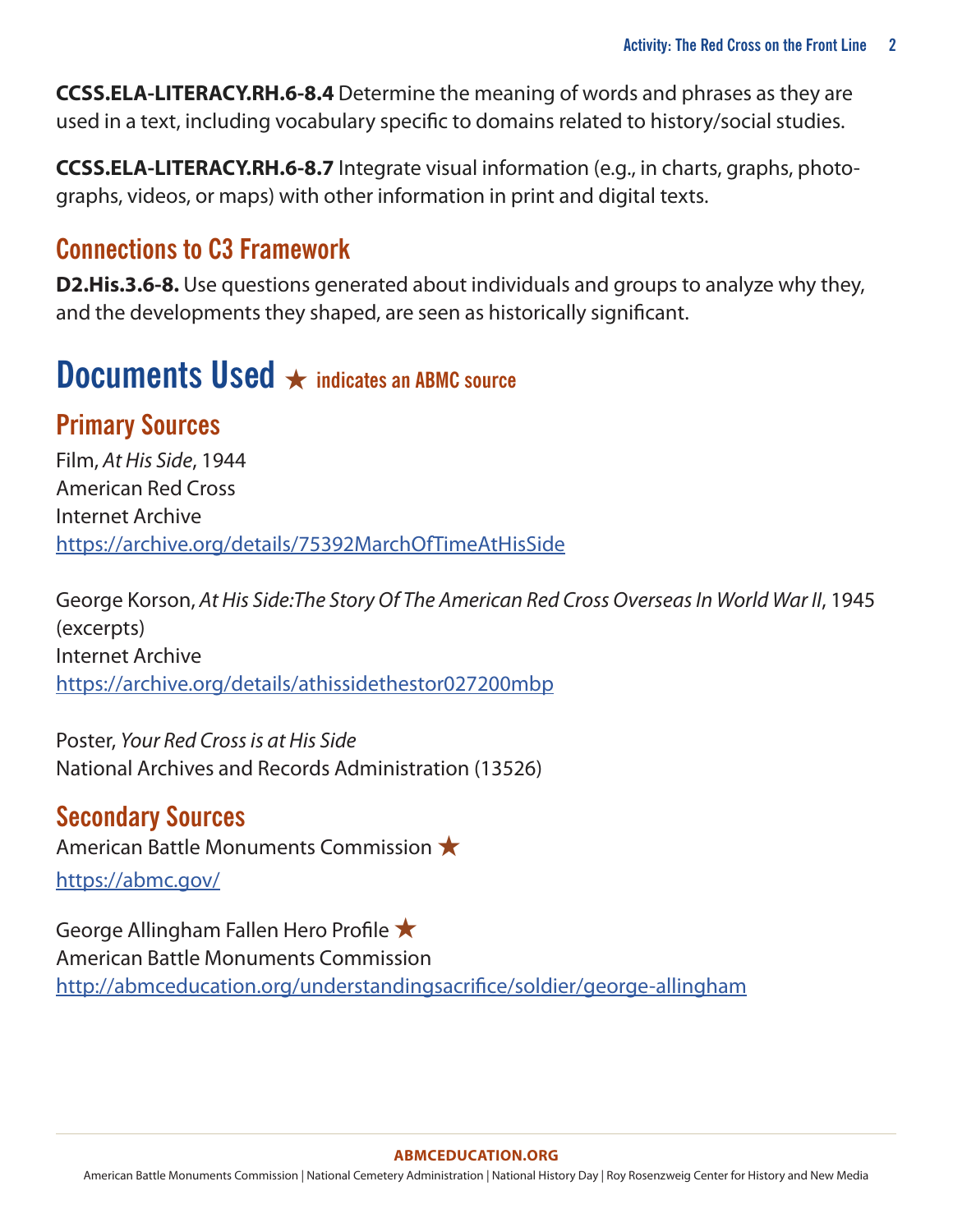"World War II and the American Red Cross" (excerpt)

American Red Cross

[http://embed.widencdn.net/pdf/plus/americanredcross/ywdnimnrvz/history-wwii.](http://embed.widencdn.net/pdf/plus/americanredcross/ywdnimnrvz/history-wwii.pdf?u=0aormr) [pdf?u=0aormr](http://embed.widencdn.net/pdf/plus/americanredcross/ywdnimnrvz/history-wwii.pdf?u=0aormr)

*World War II: A Visual History* ★ American Battle Monuments Commission [https://www.abmc.gov/sites/default/files/interactive/interactive\\_files/WW2/index.html](https://www.abmc.gov/sites/default/files/interactive/interactive_files/WW2/index.html)

### **Materials**

- *• At His Side* Fill in the Blank Sheet
- *• At His Side* Fill in the Blank Answer Key
- The American Red Cross Field Directors: *At His Side* Mini-Q
- The American Red Cross Field Directors: *At His Side* Mini-Q Teacher Guide
- Mini-Q Rubric

## **Lesson Preparation**

- Project the **ABMC** website and the [George Allingham Fallen Hero Profile.](http://abmceducation.org/understandingsacrifice/soldier/george-allingham)
	- Preview the eulogy video on the Fallen Hero Profile site.
	- Preview *At His Side* film.
- Make one copy of each of the following for each pair of students:
	- *At His Side* Fill in the Blank Sheet
	- The American Red Cross Field Directors: *At His Side* Mini-Q
	- Mini-Q Rubric for each student
- Make one copy of the *At His Side* Fill in the Blank Answer Key and The American Red Cross Field Directors: *At His Side* Mini-Q Teacher Guide for teacher use.

## **Procedure**

### **Activity One: Introducing the Red Cross (45 minutes)**

- Project the home page of the [American Battle Monuments Commission](http://www.abmc.gov).
- Instruct a student to type "Allingham" in the "Search ABMC Burials" search bar and select George E. Allingham on the second page.
- Ask students to identify his:
	- Rank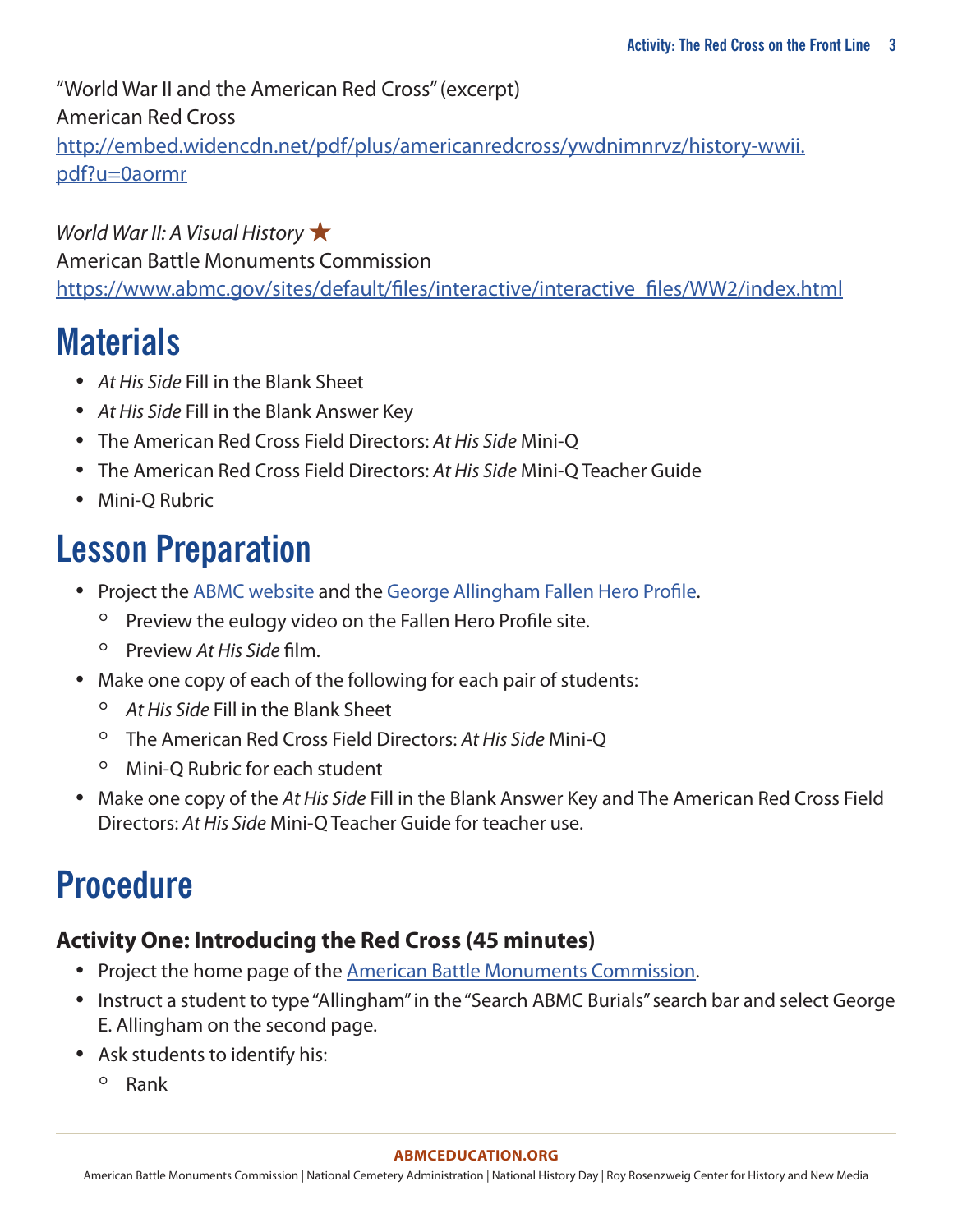- Home state
- Date of death
- Burial location
- Project the Fallen Hero Profile for George E. Allingham and play the video of the eulogy located on the page.
	- Explain that George E. Allingham served as a Field Director for the American Red Cross in Manila during World War II.
- Divide students into pairs. Ask the pairs to discuss the following anticipatory questions:
	- *What is the purpose of the American Red Cross?*
	- *How does the American Red Cross assist people in the United States?*
	- *How does the American Red Cross assist people in other countries?*
	- *How does the American Red Cross assist people during times of war?*
	- *How does the American Red Cross recruit individuals to serve in a war zone?*
- Discuss any unfamiliar vocabulary from *At His Side* Fill in the Blank Sheet with students prior to watching the documentary, as they will hear these terms used by the narrator.
- View the World War II Red Cross film *At His Side* as a class.
	- Allow students to preview the vocabulary sheet before playing the film.
	- Instruct students to complete the vocabulary sheet while watching the film.
	- Review student responses for accuracy (use the *At His Side* Fill in the Blank Answer Key).
- Ask the pairs to discuss the following questions:
	- *What are some of the duties of a field director?*
	- *How trustworthy is this film?*
	- *What propaganda techniques have been used?*
	- *List three reasons why the film would have been necessary. Explain each reason, with support from the previous discussion and/or the film.*
- Instruct students to write two questions they have about the job of a Red Cross field director during World War II.
- Lead a whole class discussion after the film focusing on what the students observed about Red Cross and its affiliation with the United States Armed Forces.

### **Activity Two: Duties of a Red Cross Field Director (45 minutes)**

- Divide the students into the same pairs as Activity One.
- Access the ABMC *World War II: A Visual History* Interactive. This will serve as historical background for The American Red Cross Field Directors: *At His Side* Mini-Q.
	- Click "enter," then "1945," then "Luzon Campaign."
	- Read the Luzon Campaign summary aloud and watch the accompanying video clip.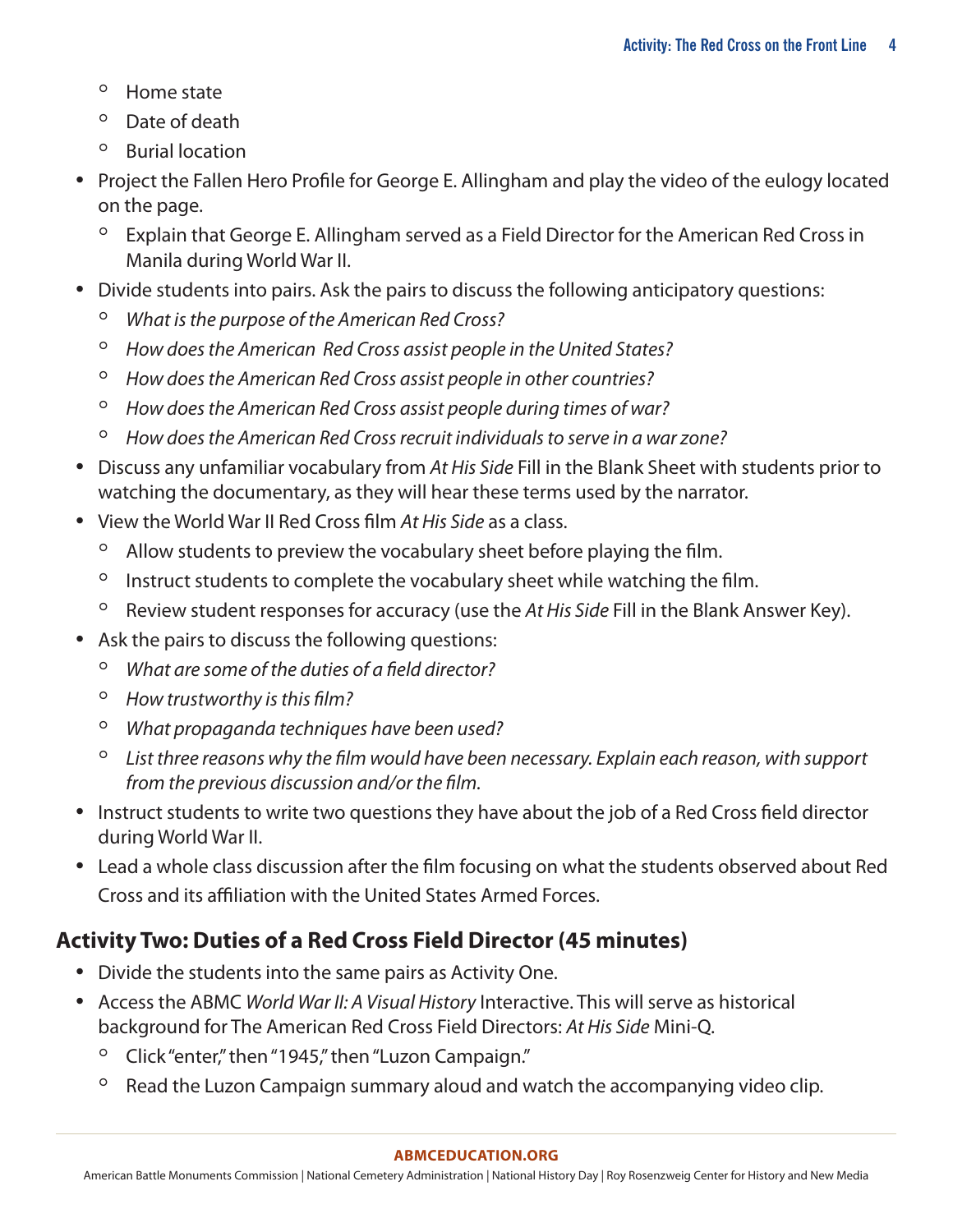- Discuss how the characteristics of the terrain in Luzon affected how field directors performed their services.
- Distribute The American Red Cross Field Directors: *At His Side* Mini-Q.
- Guide student pairs through The American Red Cross Field Directors: *At His Side* Mini-Q.
- Ask students to complete the The American Red Cross Field Directors: *At His Side* Mini-Q to prepare for the final assessment.

## **Assessment**

• Instruct each student to evaluate The American Red Cross Field Directors: *At His Side* Mini-Q and write an essay that answers the guiding question.

## **Methods for Extension**

- Students with more interest in the role of the American Red Cross during World War II may research this further by reading *At His Side: The Story Of The American Red Cross Overseas In World War II* by George Korson.
- Students may also wish to evaluate how the United States government incorporated propaganda techniques in order to promote the American Red Cross.

## **Adaptations**

- Teachers can adapt the project to younger learners by asking students to draw the layout of what they think a Club Service facility or Clubmobile would look like. This could also be adapted to English Language Learners in a similar way.
- Younger learners could also complete a smaller project creating a journal entry of an American Red Cross field director.
- Teachers can group students in several ways. One grouping strategy would be to have groups of heterogeneous ability work their way through the entire project.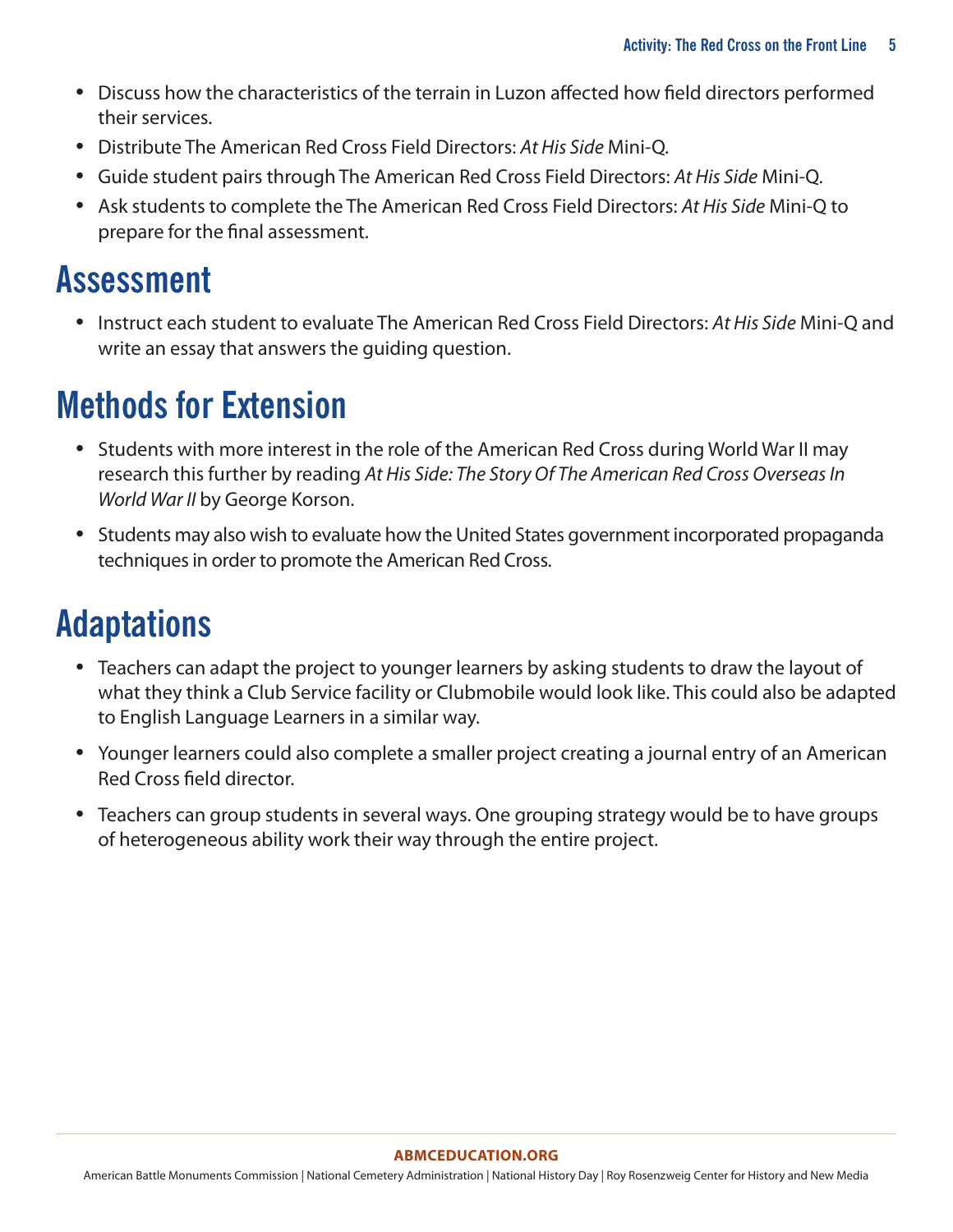## **At His Side Fill in the Blank Sheet**

Directions: While watching the film *At His Side*, use the word bank below to fill in the blanks with your partner.

| Clubmobile    | merciful | <b>Red Cross</b> | life            | coffee    | South Pacific | field<br>director |
|---------------|----------|------------------|-----------------|-----------|---------------|-------------------|
| International | advice   | morale           | blood<br>plasma | brother   | food dropping | wounded           |
| supporting    | food     | at his side      | books           | North Sea | entertainment | husband           |
| heartwarming  | donut    | loan             | rehabilitate    | games     | Guadalcanal   | disabled          |

- 1. From the \_\_\_\_\_\_\_\_\_\_\_\_\_\_\_\_\_\_\_\_\_\_\_\_\_\_ to the \_\_\_\_\_\_\_\_\_\_\_\_\_\_\_\_\_\_\_\_\_\_\_\_\_\_\_\_\_.
- 2. Tarawa will be enacted again and \_\_\_\_\_\_\_\_\_\_\_\_\_\_\_\_\_\_\_\_\_\_\_\_ and Salerno and the Attu.
- 3. But this year the heavy cost of victory will again be lessened. The number of lives lost reduced because of the **the case of the case of the American people.**
- 4. As long as the war lasts, wherever our forces advance, the American fighting man will find his long heroic road a bit easier because the \_\_\_\_\_\_\_\_\_\_\_\_\_\_\_\_\_\_\_\_\_\_ is at his side.
- 5. To the able-bodied soldier, Red Cross service means that there is always a

\_\_\_\_\_\_\_\_\_\_\_\_\_\_\_\_\_\_\_\_\_\_\_\_ he can turn to when he is worried, from whom he can get

\_\_\_\_\_\_\_\_\_\_\_\_\_\_\_\_\_ on his problems or even a \_\_\_\_\_\_\_\_\_\_\_\_\_\_\_\_\_ to take care of

special emergencies.

- 6. Along the roads of any theater of action, there is no sight more welcome to the eyes of an Army man than a Red Cross \_\_\_\_\_\_\_\_\_\_\_\_\_\_\_\_\_\_\_\_\_\_\_\_\_\_\_\_.
- 7. The Red Cross does its best to reach them. Workers of the newly organized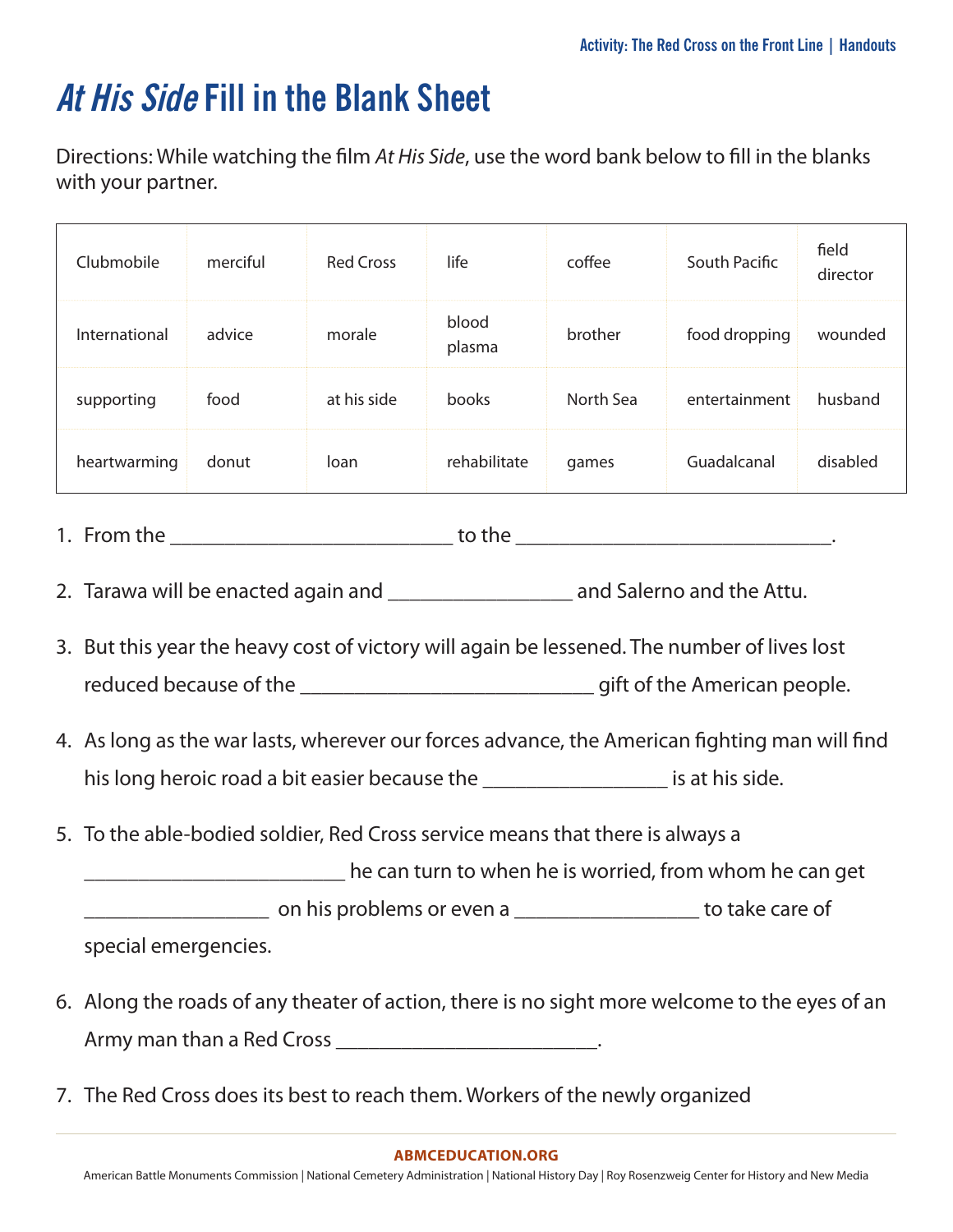### **At His Side Fill in the Blank Sheet cont.**

\_\_\_\_\_\_\_\_\_\_\_\_\_\_\_\_\_\_\_\_\_\_\_\_ units packed bundles of supplies and comforts for lonely men stationed in isolated jungle outposts.

- 8. Men who are prisoners of war in Germany or Japan, more than eight million packages of food and clothing and medicine have been prepared in America for delivery through the \_\_\_\_\_\_\_\_\_\_\_\_\_\_\_\_\_ Red Cross.
- 9. From now on, more and more of the Red Cross's work will have to center around the care  $\circ$  f  $\qquad \qquad \text{and} \qquad \qquad \ldots$
- 10. In hospitals in this country as well as abroad, the Red Cross is helping to

\_\_\_\_\_\_\_\_\_\_\_\_\_\_\_\_\_.

\_\_\_\_\_\_\_\_\_\_\_\_\_\_\_\_\_.

- 11. According to Major General Jimmy Dolittle, "The Red Cross is an important factor in improving the \_\_\_\_\_\_\_\_\_\_\_\_\_\_\_\_\_ and \_\_\_\_\_\_\_\_\_\_\_\_\_\_\_\_\_ of the American soldier. Our boys in hospitals are cheered by the  $\overline{a}$ \_\_\_\_\_\_\_\_\_\_\_\_\_\_\_\_\_, and \_\_\_\_\_\_\_\_\_\_\_\_\_\_\_\_\_ furnished by the Red Cross. . . . When our combat crews return from a tough mission the Red Cross \_\_\_\_\_\_\_\_\_\_\_\_\_\_\_\_\_ and \_\_\_\_\_\_\_\_\_\_\_\_\_\_\_\_\_ wagon [is] the first spot they hit for."
- 12. Lieutenant General Mark Wayne Clark stated, "Wherever the Fifth Army has moved, the American Red Cross has kept pace with its advance. It is \_\_\_\_\_\_\_\_\_\_\_\_\_\_\_\_\_\_\_ to know that the families of America are so eagerly \_\_\_\_\_\_\_\_\_\_\_\_\_\_\_\_\_ this fine service."
- 13. In this most bitter and destructive of wars it is the mission of the Red Cross to be at the side of every American son or \_\_\_\_\_\_\_\_\_\_\_\_\_\_\_\_\_, father or
- 14. That wherever the American fighting man goes into battle **14.** That wherever the American fighting man goes into battle go the Red Cross.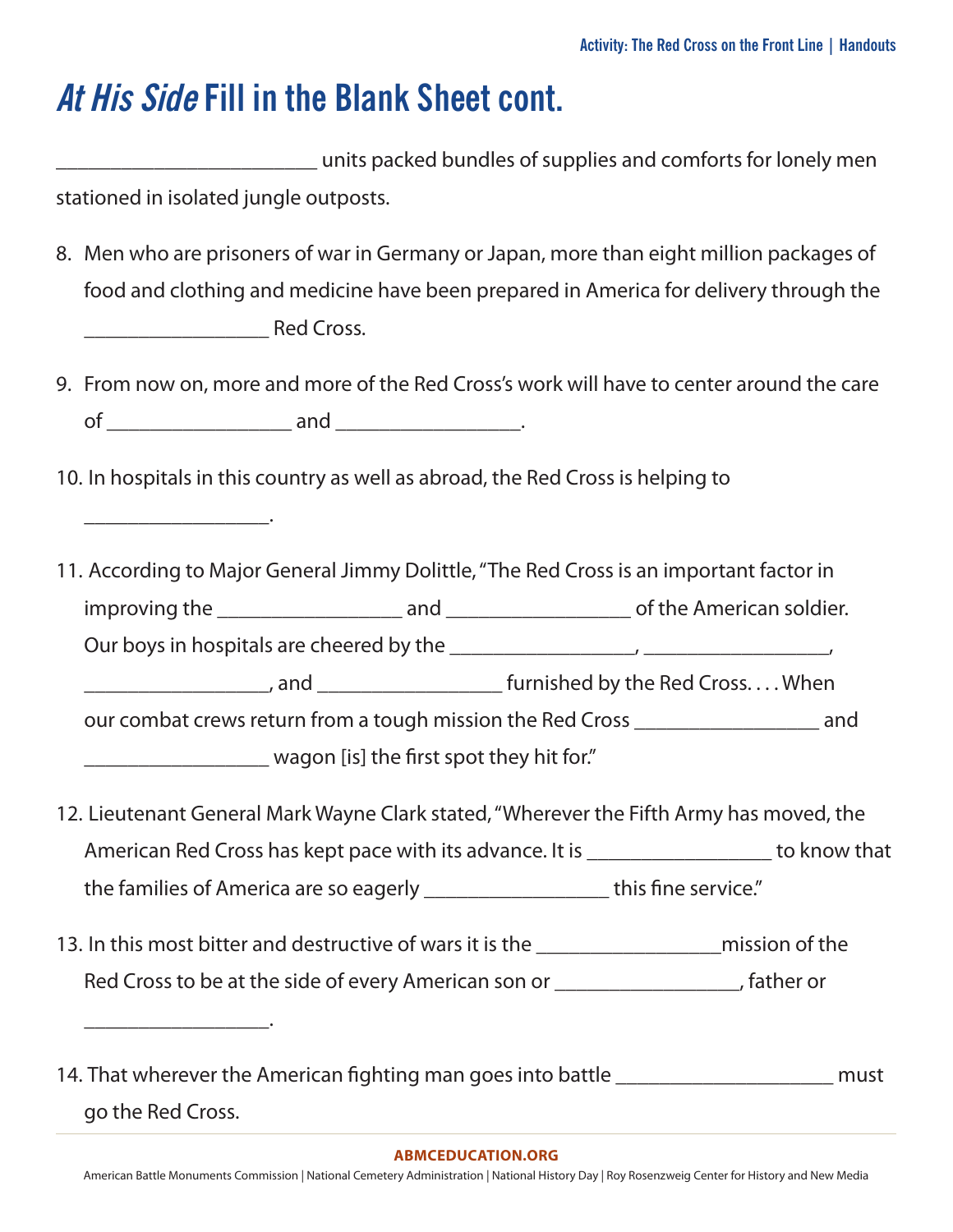## **At His Side Fill in the Blank Answer Key**

Directions: While watching the film *At His Side*, use the word bank below to fill in the blanks with your partner.

| Clubmobile    | merciful | <b>Red Cross</b> | life            | coffee    | South Pacific | field<br>director |
|---------------|----------|------------------|-----------------|-----------|---------------|-------------------|
| International | advice   | morale           | blood<br>plasma | brother   | food dropping | wounded           |
| supporting    | food     | at his side      | books           | North Sea | entertainment | husband           |
| heartwarming  | donut    | loan             | rehabilitate    | games     | Guadalcanal   | disabled          |

- 1. From the South Pacific to the North Sea.
- 2. Tarawa will be enacted again and Guadalcanal and Salerno and the Attu.
- 3. But this year the heavy cost of victory will again be lessened. The number of lives lost reduced because of the **blood plasma** gift of the American people.
- 4. As long as the war lasts, wherever our forces advance, the American fighting man will find his long heroic road a bit easier because the Red Cross is at his side.
- 5. To the able-bodied soldier, Red Cross service means that there is always a field director he can turn to when he is worried, from whom he can get advice on his problems or even a loan to take care of special emergencies.
- 6. Along the roads of any theater of action, there is no sight more welcome to the eyes of an Army man than a Red Cross Clubmobile.
- 7. The Red Cross does its best to reach them. Workers of the newly organized food dropping units packed bundles of supplies and comforts for lonely men stationed in isolated jungle outposts.
- 8. Men who are prisoners of war in Germany or Japan, more than eight million packages of food and clothing and medicine have been prepared in America for delivery through the International Red Cross.
- 9. From now on, more and more of the Red Cross's work will have to center around the care of wounded and disabled.
- 10. In hospitals in this country as well as abroad, the Red Cross is helping to rehabilitate.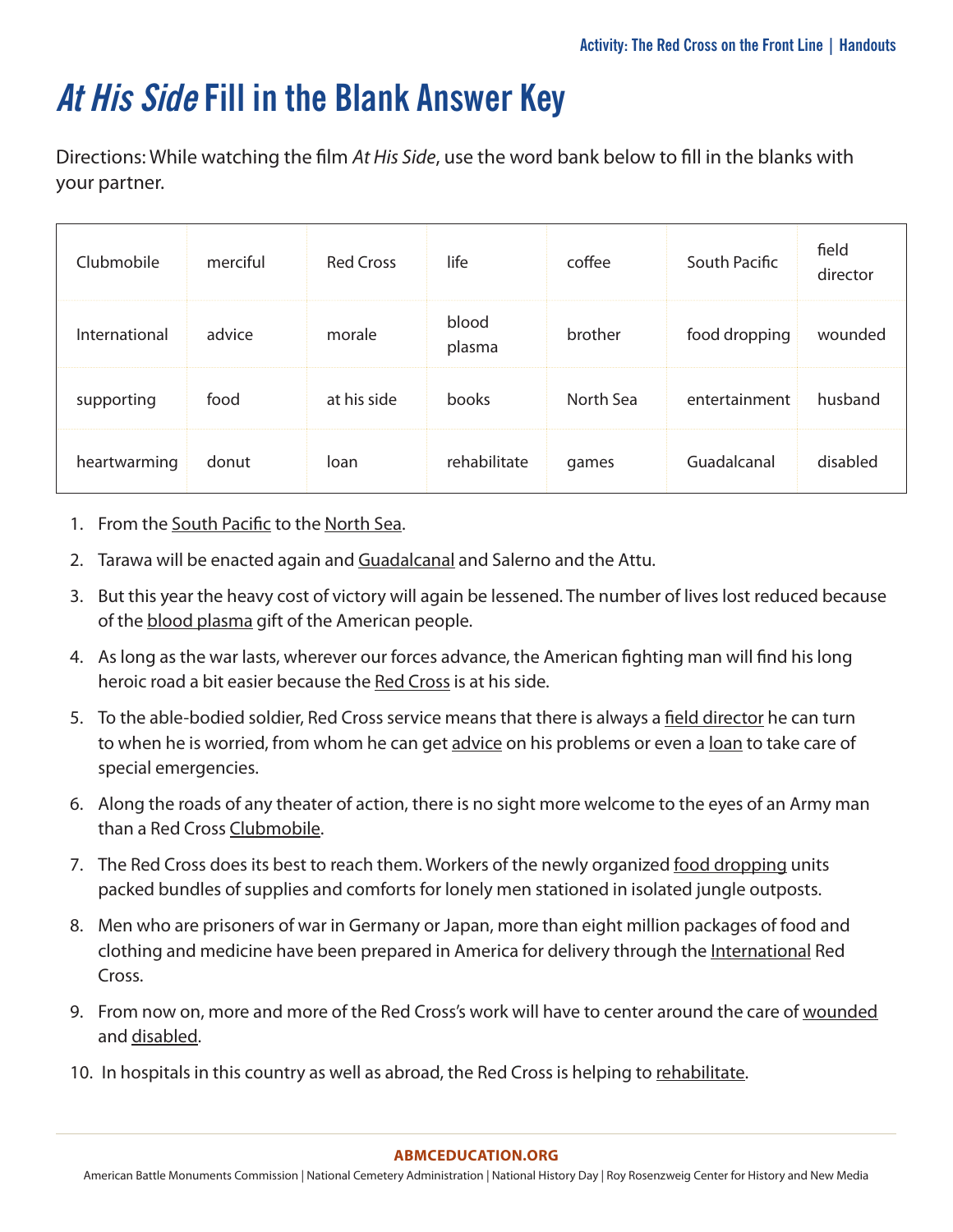## **At His Side Fill in the Blank Answer Key cont.**

- 11. According to Major General Jimmy Dolittle, "The Red Cross is an important factor in improving the life and morale of the American soldier. Our boys in hospitals are cheered by the food, books, games, and entertainment furnished by the Red Cross. . . . When our combat crews return from a tough mission the Red Cross donut and coffee wagon [is] the first spot they hit for."
- 12. Lieutenant General Mark Wayne Clark stated, "Wherever the Fifth Army has moved, the American Red Cross has kept pace with its advance. It is heartwarming to know that the families of America are so eagerly supporting this fine service."
- 13. In this most bitter and destructive of wars it is the merciful mission of the Red Cross to be at the side of every American son or husband, father or brother.
- 14. That wherever the American fighting man goes into battle at his side must go the Red Cross.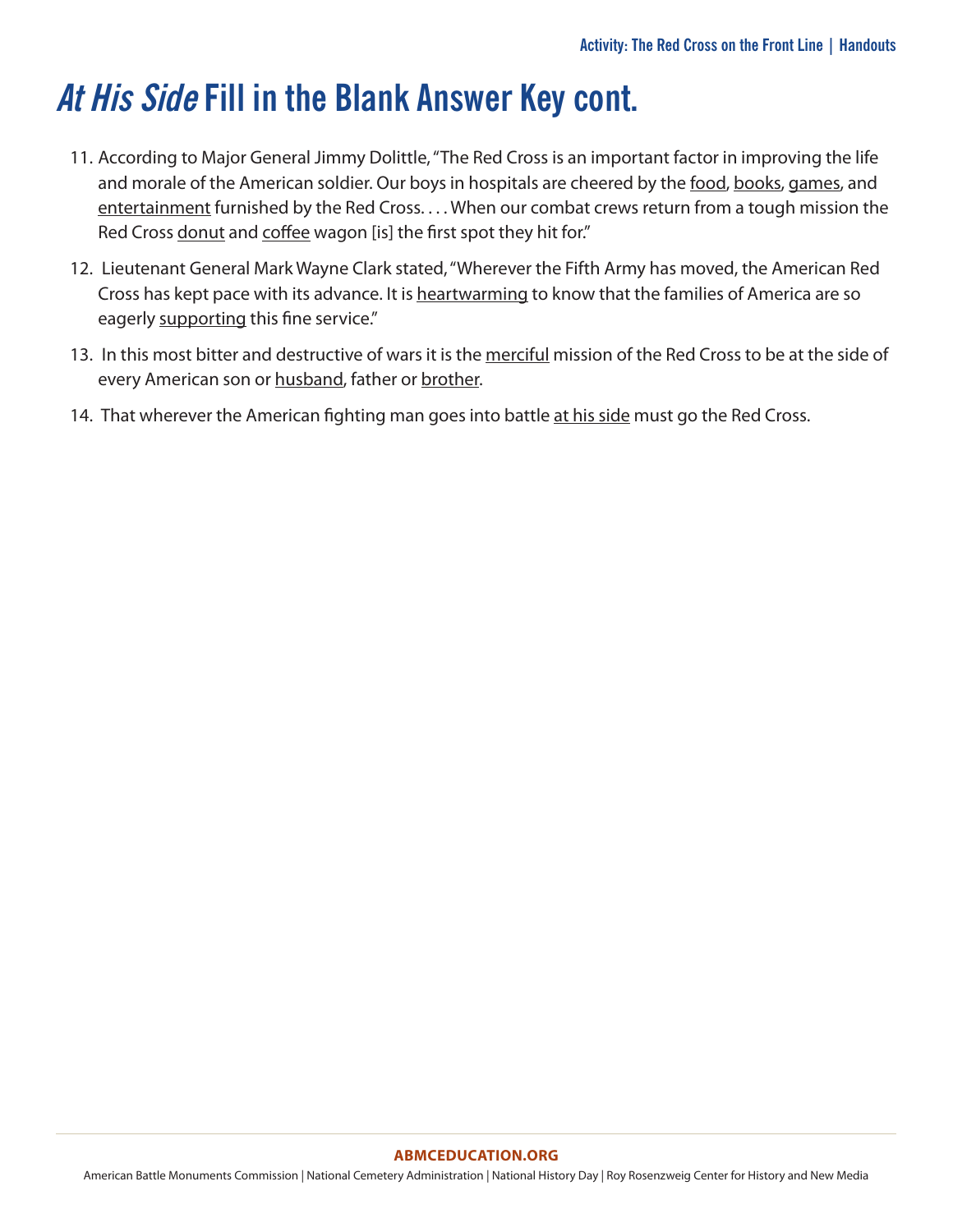**Guiding Question**: What qualities does an effective field director possess?

**Source A:** Description of American Red Cross Field Director duties

**Source B:** Field Directors in the Philippines

**Source C:** Field Director David S. Oman

**Source D:** Field Director "Tiny" Thomas S. Montgomery

**Task:** Using the information from the documents and your prior knowledge of World War II, answer the questions that follow each document. Your answers to the questions will help you complete your final essay.

- Discuss the problems that field directors were faced with when helping service members.
- Explain choices that field directors had to make under pressure.
- Describe actions taken by field directors during battles.
- Clearly delineate the qualities of an effective field director.

#### **[ABMCEDUCATION.ORG](http://abmceducation.org)**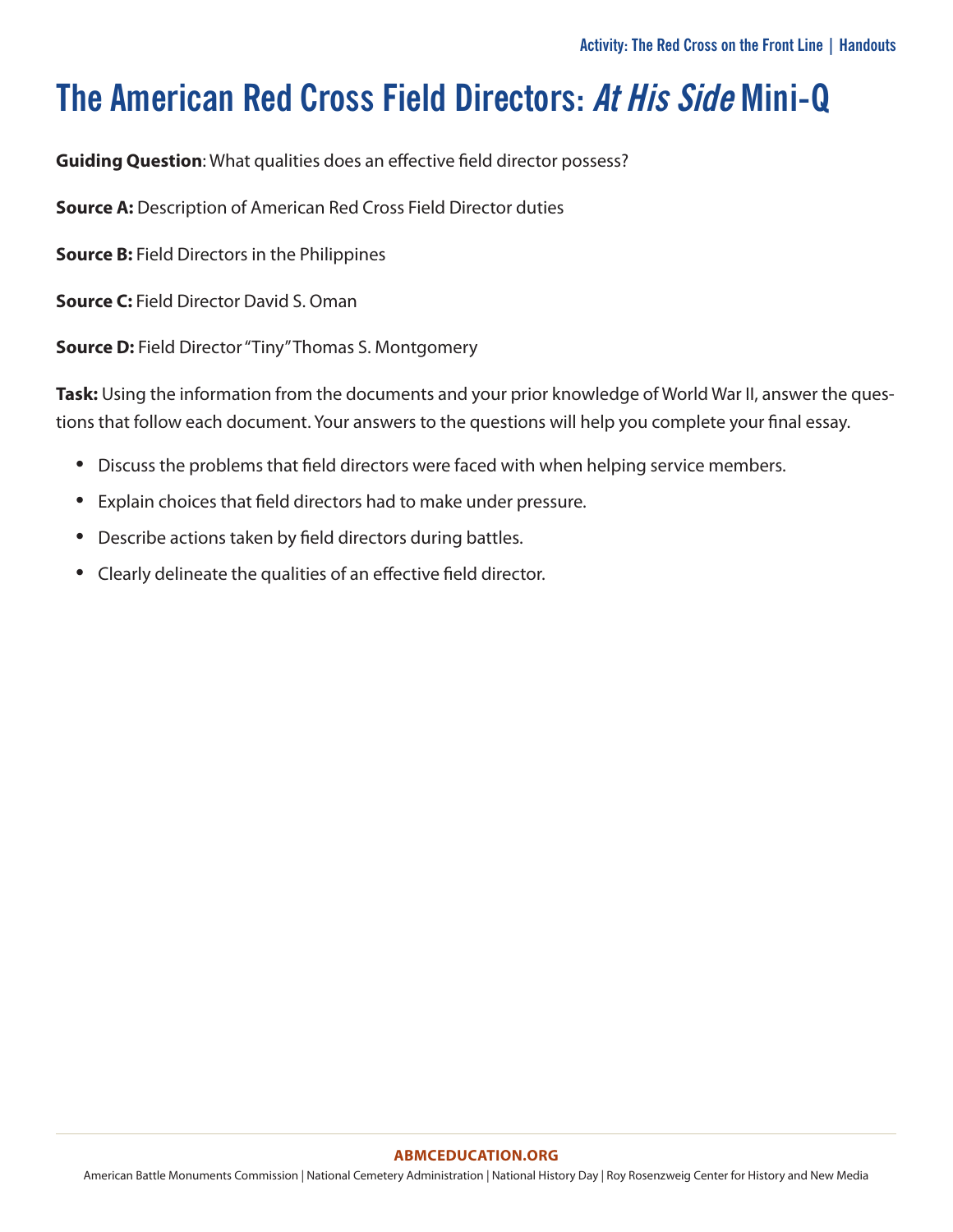### **Understandig the Question and Pre-Bucketing Understanding the Question**

- 1. What is the analytical question asked by this Mini-Q?
- 2. Is there any term in the question that needs definition?
- 3. Restate the question so that your interpretation of the term "field director" is clearly understood.

\_\_\_\_\_\_\_\_\_\_\_\_\_\_\_\_\_\_\_\_\_\_\_\_\_\_\_\_\_\_\_\_\_\_\_\_\_\_\_\_\_\_\_\_\_\_\_\_\_\_\_\_\_\_\_\_\_\_\_\_\_\_\_\_\_\_\_\_\_\_\_\_\_\_\_\_\_\_\_\_\_\_\_\_\_\_\_\_ \_\_\_\_\_\_\_\_\_\_\_\_\_\_\_\_\_\_\_\_\_\_\_\_\_\_\_\_\_\_\_\_\_\_\_\_\_\_\_\_\_\_\_\_\_\_\_\_\_\_\_\_\_\_\_\_\_\_\_\_\_\_\_\_\_\_\_\_\_\_\_\_\_\_\_\_\_\_\_\_\_\_\_\_\_\_\_\_

\_\_\_\_\_\_\_\_\_\_\_\_\_\_\_\_\_\_\_\_\_\_\_\_\_\_\_\_\_\_\_\_\_\_\_\_\_\_\_\_\_\_\_\_\_\_\_\_\_\_\_\_\_\_\_\_\_\_\_\_\_\_\_\_\_\_\_\_\_\_\_\_\_\_\_\_\_\_\_\_\_\_\_\_\_\_\_\_ \_\_\_\_\_\_\_\_\_\_\_\_\_\_\_\_\_\_\_\_\_\_\_\_\_\_\_\_\_\_\_\_\_\_\_\_\_\_\_\_\_\_\_\_\_\_\_\_\_\_\_\_\_\_\_\_\_\_\_\_\_\_\_\_\_\_\_\_\_\_\_\_\_\_\_\_\_\_\_\_\_\_\_\_\_\_\_\_

\_\_\_\_\_\_\_\_\_\_\_\_\_\_\_\_\_\_\_\_\_\_\_\_\_\_\_\_\_\_\_\_\_\_\_\_\_\_\_\_\_\_\_\_\_\_\_\_\_\_\_\_\_\_\_\_\_\_\_\_\_\_\_\_\_\_\_\_\_\_\_\_\_\_\_\_\_\_\_\_\_\_\_\_\_\_\_\_ \_\_\_\_\_\_\_\_\_\_\_\_\_\_\_\_\_\_\_\_\_\_\_\_\_\_\_\_\_\_\_\_\_\_\_\_\_\_\_\_\_\_\_\_\_\_\_\_\_\_\_\_\_\_\_\_\_\_\_\_\_\_\_\_\_\_\_\_\_\_\_\_\_\_\_\_\_\_\_\_\_\_\_\_\_\_\_\_

### **Pre-Bucketing**

### **Task One: Pre-Bucketing**

Using any clues from the Mini-Q question and the document titles, create possible bucket labels.







#### **ABMCEDUCATION.ORG**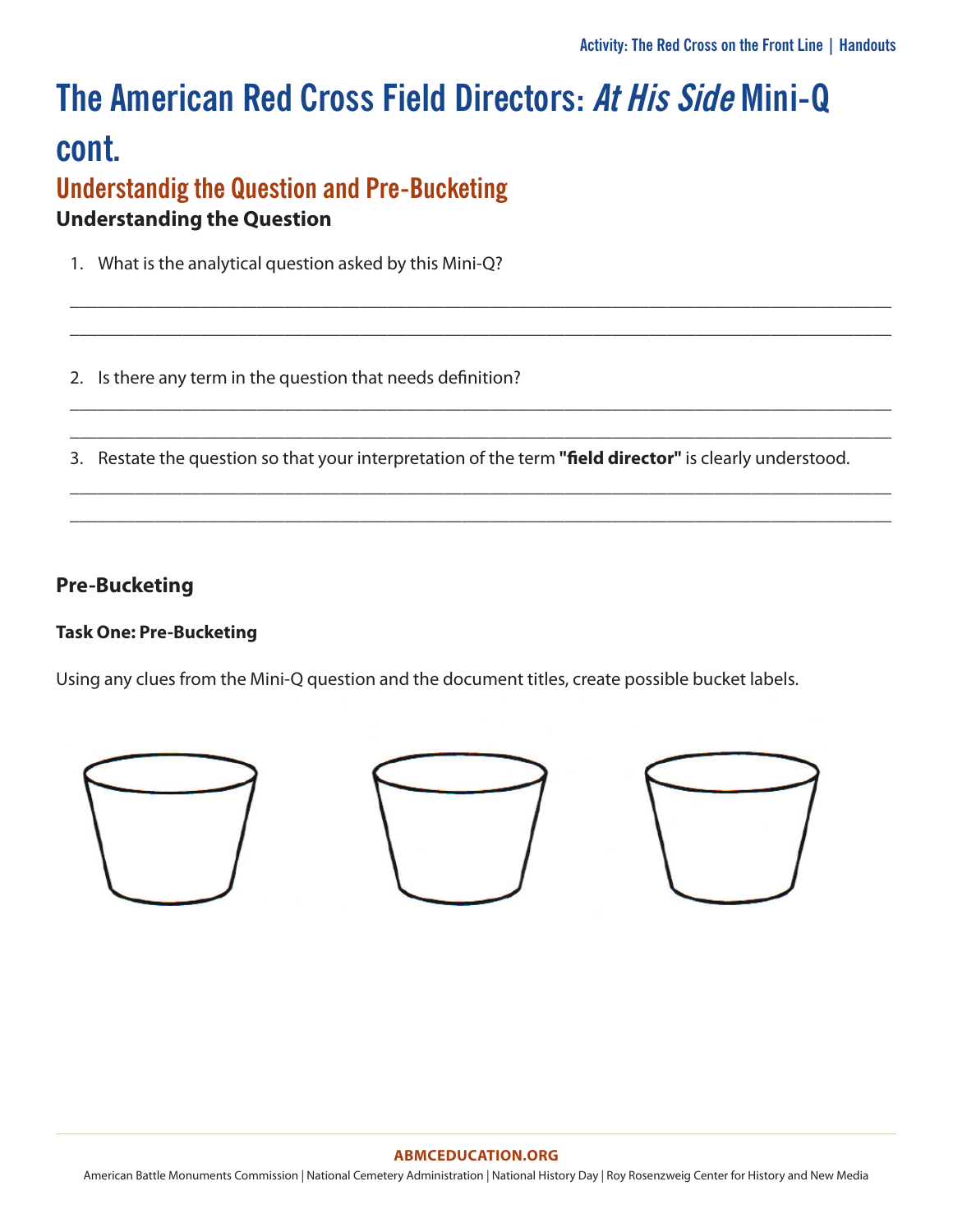### **Task Two: Thesis Development and Road Map**

On the Chickenfoot below, write your thesis and your road map. Your thesis will answer the questions posed in the Mini-Q. The road map is created from your bucket labels and lists the topic areas you will examine in order to prove the thesis.



#### **[ABMCEDUCATION.ORG](http://abmceducation.org)**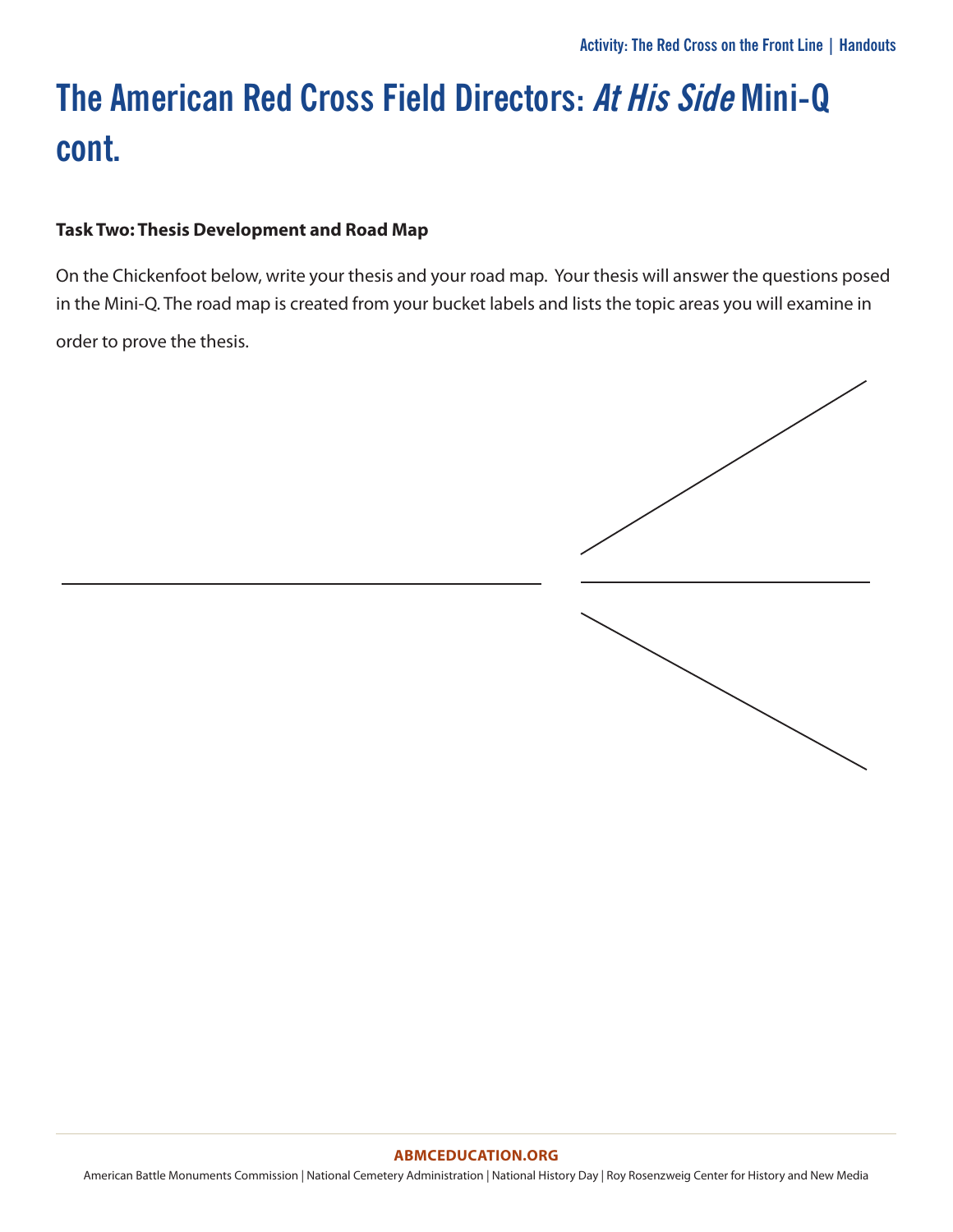### **Source A: Description of American Red Cross Field Director duties**

"World War II and the American Red Cross" (excerpt) American Red Cross

"The Red Cross, with its clubs for recreation, its coffee and doughnuts in the forward areas, its readiness to meet the needs of the well and to help minister to the wounded . . . has often seemed to be the friendly hand of this nation, reaching across the sea to sustain its fighting men."

– General Dwight D. Eisenhower, Address to Congress, June 18, 1945

### **By 1945 the number of field directors and assistant field directors who provided camp service peaked at 3,520.**

**Camp Service** was conducted by field directors and assistant field directors assigned to, and often living with, the armed forces. Their services included:

- giving counsel and guidance to service members
- providing a means of communication between members of the armed forces and their families at home
- securing reports on family conditions at home and other matters of concern to service members and to military authorities
- making available financial assistance in the form of loans and grants to meet emergency needs
- distributing comfort articles and other supplies when needed



#### **[ABMCEDUCATION.ORG](http://abmceducation.org)**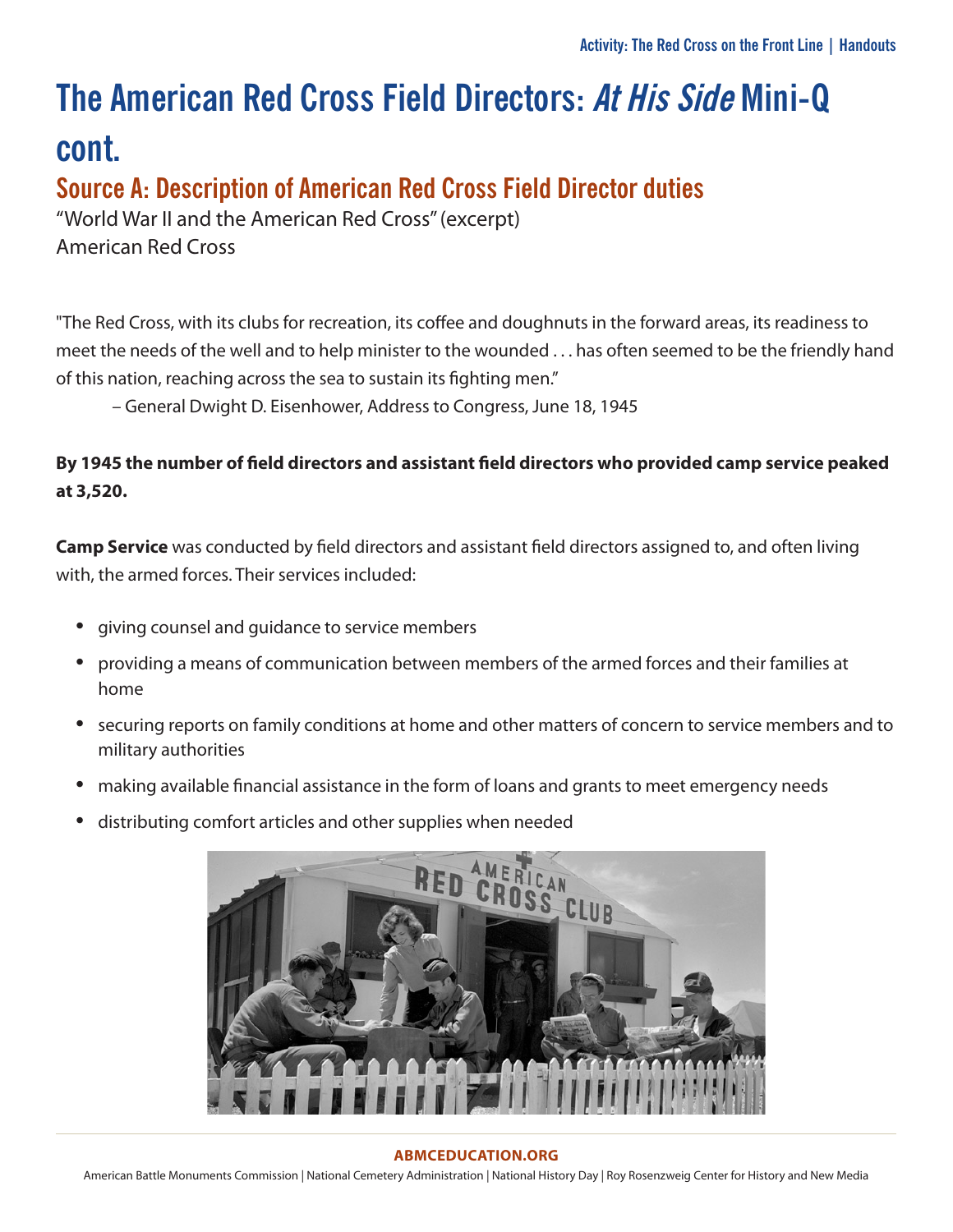**Club Service** was made available at the request of the U.S. government to able-bodied members of the armed forces serving overseas. The Red Cross staffed and supplied permanent service clubs, travelling clubmobiles, and other recreational facilities that stretched literally around the world. At its peak, the Red Cross operated nearly 2,000 recreational service facilities abroad, staffed by 5,000 Red Cross workers and approximately 140,000, mostly local, volunteers.

In order to serve multiple sites, particularly in isolated areas, the Red Cross introduced clubmobiles in Great Britain in 1942 and later deployed some to the continent. Each was operated by three American Red Cross women and a local driver. They were equipped for making and serving coffee and doughnuts and for distributing newspapers, chewing gum, and other small items. Some were equipped with record players and loudspeakers to provide music for the troops. A few were outfitted with movie projectors and became known as cinemobiles.

### **Home Service**

All American Red Cross chapters provided Home Service for the benefit of families of service members. In many cases, Home Service workers maintained close touch with Camp and Hospital Service field directors as information moved back and forth between military installations and home communities. Home Service responsibilities included:

- consultation and guidance in personal and family problems
- communication between service personnel and family members
- information and help with government regulations, pensions, and other benefits
- financial assistance, in the form of loans and grants based on need
- furnishing the armed forces with reports to aid military authorities in making discharge and furlough decisions

During the war years, the Home Service handled almost 18 million cases, participated in 42 million communications between troops and families, and provided over \$38 million in financial assistance.

#### **[ABMCEDUCATION.ORG](http://abmceducation.org)**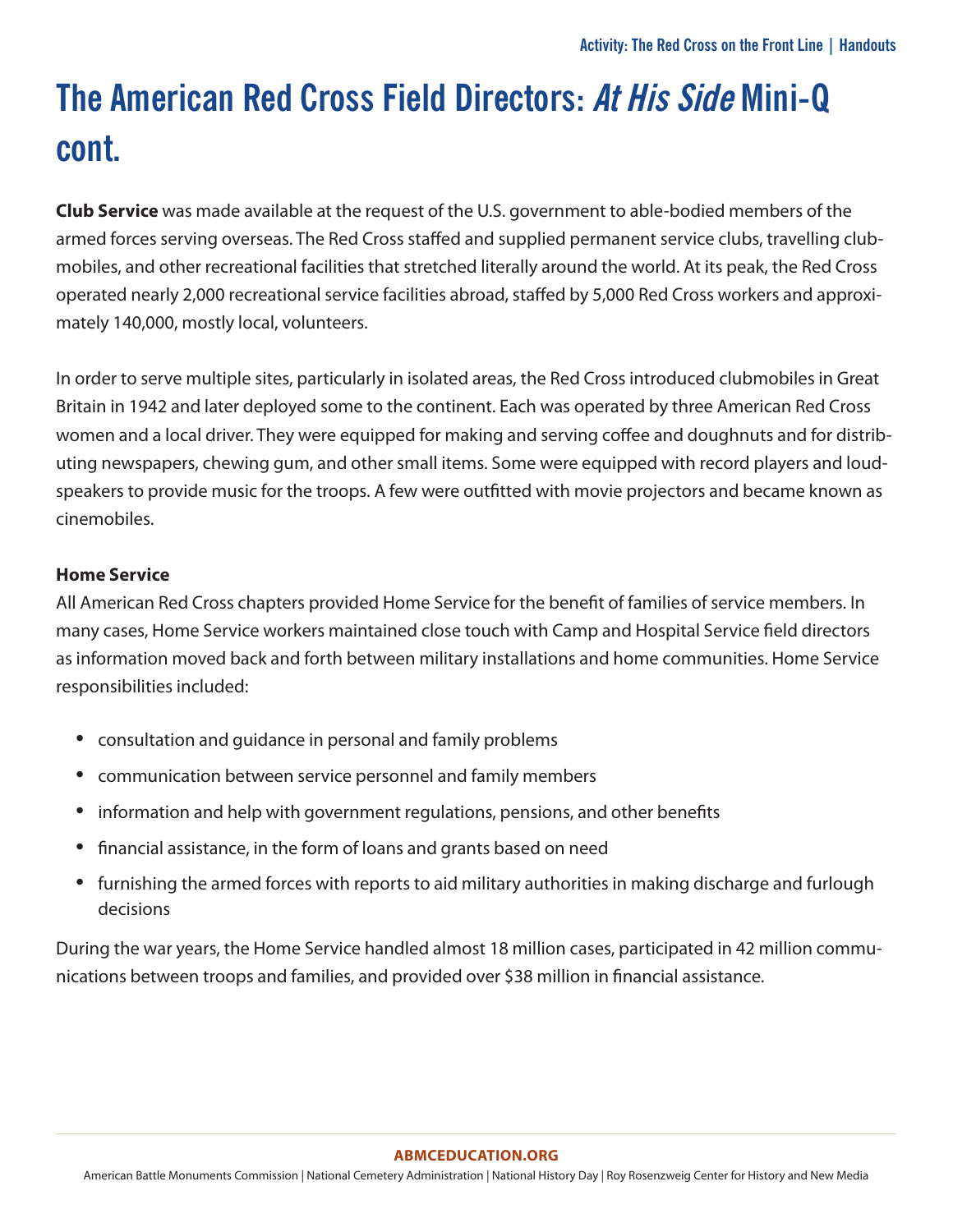### **Camp and Hospital Council Service**

The Red Cross formed councils that met emergency and supplemental needs for equipment, supplies, and services at domestic army and navy installations by coordinating the resources of local communities and other organizations. Military authorities made emergency needs known to field directors who called on local councils for help, with first priority going to hospitals. Councils provided a wide range of items, everything from garden implements and musical instruments to furniture and room furnishings, books, magazines, and newspapers. They also arranged ward parties, held art exhibits, and booked movie and theatrical presentations. By 1944, 2,204 chapters participated in 181 councils that provided service to 4,096 army and navy stations and hospitals.

### **Blood Donor Service**

In January 1941 U.S. military authorities asked the American Red Cross to organize a Blood Donor Service to meet the anticipated needs of the American armed forces should the United States enter the war. In response, the Red Cross established and supervised a model blood collection program with the specific goal of processing blood into dried plasma on a large scale. By the time of the attack on Pearl Harbor, the Red Cross operated ten blood donor centers in the Eastern United States. Eventually that number grew to 35 centers located across the country, supplemented by an additional 63 mobile units. At its peak, the program involved a paid staff of 2,285 doctors, nurses, and technicians, plus an estimated 25,000 volunteers. The Red Cross expended nearly \$16 million on the Service which ended on September 15, 1945 after collecting 13.4 million pints of blood from 6.6 million donors. This wartime effort became the model for the civilian blood program that the Red Cross began in 1948.

"Six thousand units of plasma went ashore at Tarawa [and] 4,000 of them came back in the veins of wounded marines. At least half of the seriously wounded owe their lives to plasma."

– Captain French R. Moore, Navy doctor in the Pacific

#### **[ABMCEDUCATION.ORG](http://abmceducation.org)**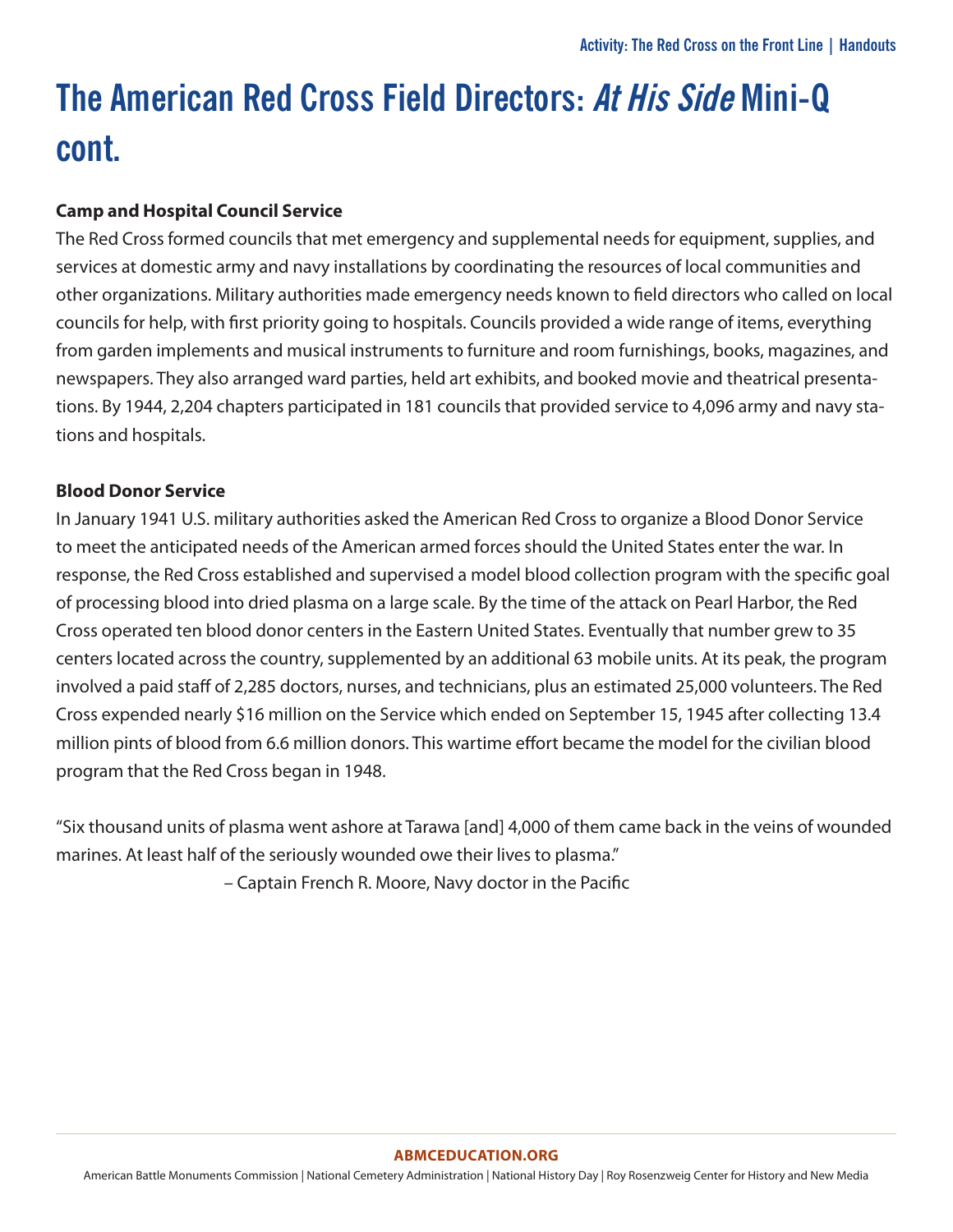Analysis of Source A: Description of American Red Cross Field Director Duties

- 1. How were field directors able to form relationships with service members?
- 2. Looking at the items listed under Camp Service, arrange them in order of importance.

3. Why would service members appreciate having Clubmobiles?

4. What are three examples of Home Services that a field director would provide?

5. Why would a field director call on local councils?

6. During World War II, how many pints of blood did the Red Cross collect?

#### **ABMCEDUCATION.ORG**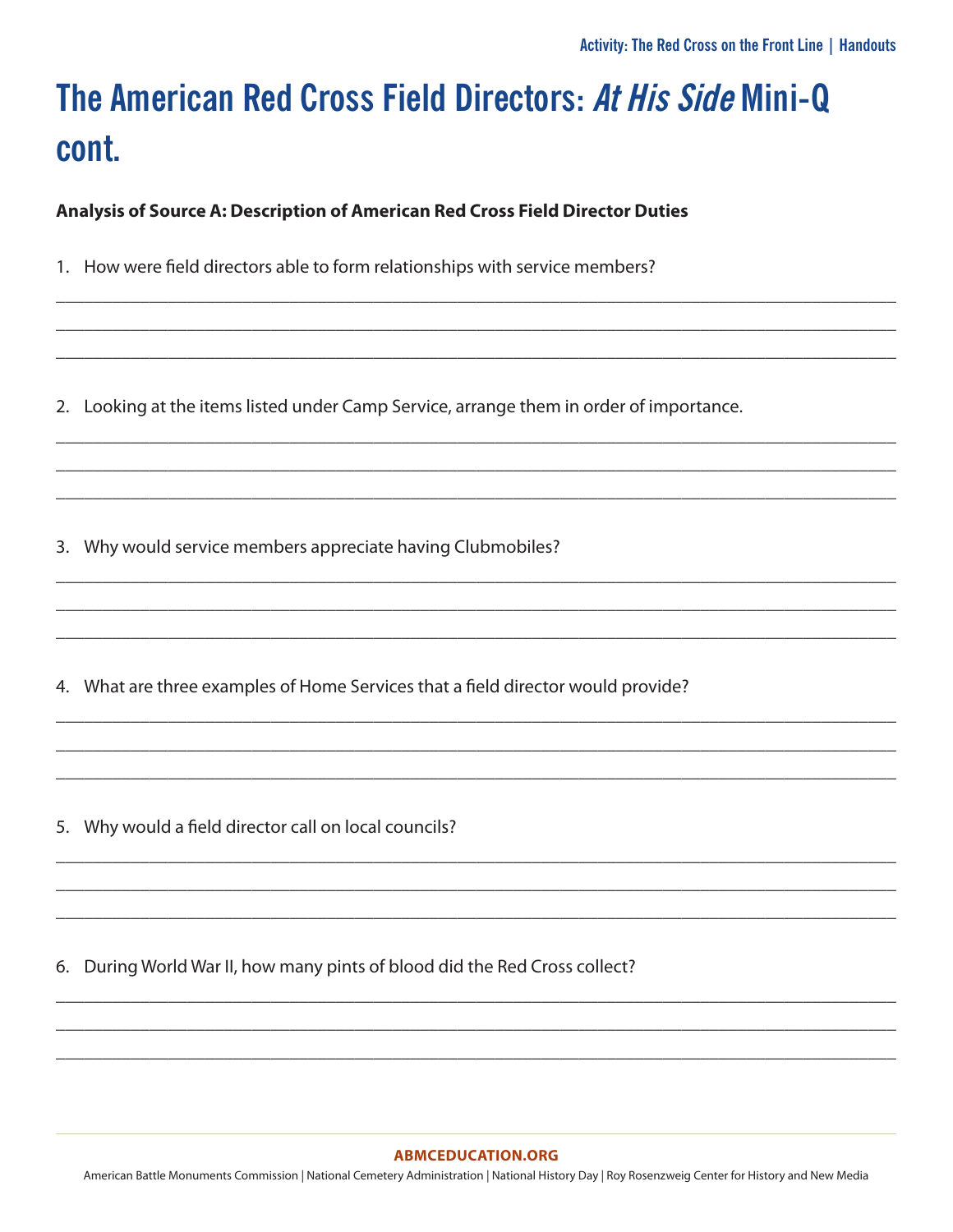### **Source B: Field Directors in the Philippines**

George Korson, At His Side The Story Of The American Red Cross Overseas In World War II, 1945 (pages 21-23)

"Irving Williams has arrived in Manila on October 9, 1941, with two associates, to organize American Red Cross field director service for the armed forces in the Philippines. The Philippine Red Cross . . . had previously confined its activities to civilians.

 . . . A Red Cross call for volunteers had brought immediate response. . . . While volunteers were being registered and classified, Harold Graybeal, assistant field director at Fort Stotsenburg, about sixty miles from Manila, announcing that adjoining Clark Field had been bombed.

 The emergency machinery of the Philippine Red Cross functioned with surprising efficiency. Even though few had expected war to some so soon, the Philippine Red Cross had made extensive preparations for almost any eventuality. Large supplies of food, clothing, surgical dressings, and other medical supplies were stored in warehouses, located at strategic points in the city and throughout the provinces. Contracts had been made with transportation companies so that buses, automobiles, ambulances, and horses could be made available. A large staff of doctors and nurses had been enrolled as volunteers for the ten emergency hospitals operated by the Philippine Red Cross in sections vulnerable to attack from the air, particularly along the waterfront.

. . . When the prearranged evacuation plan was carried out, Field Director Cullen was put in charge. To gather frightened refugees from their homes, transport them to railroad and bus stations, have them properly tagged, . . . feed them, and provide medical and nursing care; and organize a staff to receive them twenty to sixty miles from Manila and distribute them to designated homes - all this was a task of tremendous proportions. Cullen and his staff of Filipino assistants removed almost 80,000 men, women, and children from Manila.

. . . One of the Red Cross heroines was Assistant Field Director Frances Hobbs. One day a crowd of frantic women and crying children jammed her office. Without food or money, they had come to the Red Cross for financial assistance. Mrs. Hobbs made individual loans and recorded them. This work was at its peak when suddenly the air-raid alarm sounded: Japanese planes were bombing Nichols Field and the outskirts of Fort William McKinley. Instantly the women became hysterical and the children cried louder than ever. . . . With surprising calm, Frances Hobbs climbed on a desk and called upon the women to follow her in the Lord's Prayer. The women dropped to their knees and recited the Lord's Prayer repeating it over and over again during the thirty minutes that the air raid lasted.

#### **[ABMCEDUCATION.ORG](http://abmceducation.org)**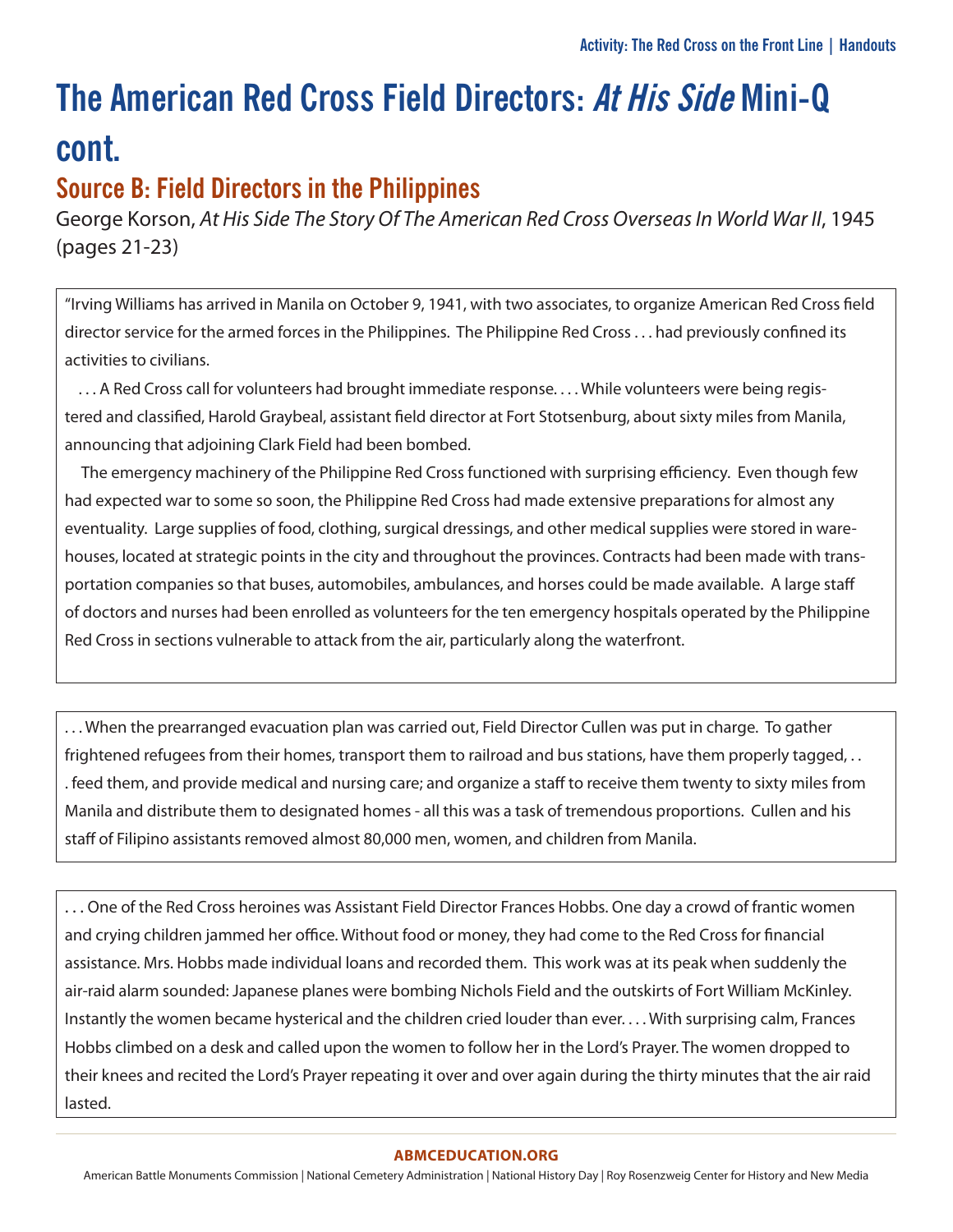**Analysis of Source B: Field Directors in the Philippines**

1. Why did the American Red Cross deem it necessary to incorporate the Philippine Red Cross?

\_\_\_\_\_\_\_\_\_\_\_\_\_\_\_\_\_\_\_\_\_\_\_\_\_\_\_\_\_\_\_\_\_\_\_\_\_\_\_\_\_\_\_\_\_\_\_\_\_\_\_\_\_\_\_\_\_\_\_\_\_\_\_\_\_\_\_\_\_\_\_\_\_\_\_\_\_ \_\_\_\_\_\_\_\_\_\_\_\_\_\_\_\_\_\_\_\_\_\_\_\_\_\_\_\_\_\_\_\_\_\_\_\_\_\_\_\_\_\_\_\_\_\_\_\_\_\_\_\_\_\_\_\_\_\_\_\_\_\_\_\_\_\_\_\_\_\_\_\_\_\_\_\_\_ \_\_\_\_\_\_\_\_\_\_\_\_\_\_\_\_\_\_\_\_\_\_\_\_\_\_\_\_\_\_\_\_\_\_\_\_\_\_\_\_\_\_\_\_\_\_\_\_\_\_\_\_\_\_\_\_\_\_\_\_\_\_\_\_\_\_\_\_\_\_\_\_\_\_\_\_\_

\_\_\_\_\_\_\_\_\_\_\_\_\_\_\_\_\_\_\_\_\_\_\_\_\_\_\_\_\_\_\_\_\_\_\_\_\_\_\_\_\_\_\_\_\_\_\_\_\_\_\_\_\_\_\_\_\_\_\_\_\_\_\_\_\_\_\_\_\_\_\_\_\_\_\_\_\_ \_\_\_\_\_\_\_\_\_\_\_\_\_\_\_\_\_\_\_\_\_\_\_\_\_\_\_\_\_\_\_\_\_\_\_\_\_\_\_\_\_\_\_\_\_\_\_\_\_\_\_\_\_\_\_\_\_\_\_\_\_\_\_\_\_\_\_\_\_\_\_\_\_\_\_\_\_ \_\_\_\_\_\_\_\_\_\_\_\_\_\_\_\_\_\_\_\_\_\_\_\_\_\_\_\_\_\_\_\_\_\_\_\_\_\_\_\_\_\_\_\_\_\_\_\_\_\_\_\_\_\_\_\_\_\_\_\_\_\_\_\_\_\_\_\_\_\_\_\_\_\_\_\_\_

\_\_\_\_\_\_\_\_\_\_\_\_\_\_\_\_\_\_\_\_\_\_\_\_\_\_\_\_\_\_\_\_\_\_\_\_\_\_\_\_\_\_\_\_\_\_\_\_\_\_\_\_\_\_\_\_\_\_\_\_\_\_\_\_\_\_\_\_\_\_\_\_\_\_\_\_\_\_\_\_\_\_\_\_\_\_\_\_\_\_ \_\_\_\_\_\_\_\_\_\_\_\_\_\_\_\_\_\_\_\_\_\_\_\_\_\_\_\_\_\_\_\_\_\_\_\_\_\_\_\_\_\_\_\_\_\_\_\_\_\_\_\_\_\_\_\_\_\_\_\_\_\_\_\_\_\_\_\_\_\_\_\_\_\_\_\_\_\_\_\_\_\_\_\_\_\_\_\_\_\_ \_\_\_\_\_\_\_\_\_\_\_\_\_\_\_\_\_\_\_\_\_\_\_\_\_\_\_\_\_\_\_\_\_\_\_\_\_\_\_\_\_\_\_\_\_\_\_\_\_\_\_\_\_\_\_\_\_\_\_\_\_\_\_\_\_\_\_\_\_\_\_\_\_\_\_\_\_\_\_\_\_\_\_\_\_\_\_\_\_\_

\_\_\_\_\_\_\_\_\_\_\_\_\_\_\_\_\_\_\_\_\_\_\_\_\_\_\_\_\_\_\_\_\_\_\_\_\_\_\_\_\_\_\_\_\_\_\_\_\_\_\_\_\_\_\_\_\_\_\_\_\_\_\_\_\_\_\_\_\_\_\_\_\_\_\_\_\_\_\_\_\_\_\_\_\_\_\_\_\_\_ \_\_\_\_\_\_\_\_\_\_\_\_\_\_\_\_\_\_\_\_\_\_\_\_\_\_\_\_\_\_\_\_\_\_\_\_\_\_\_\_\_\_\_\_\_\_\_\_\_\_\_\_\_\_\_\_\_\_\_\_\_\_\_\_\_\_\_\_\_\_\_\_\_\_\_\_\_\_\_\_\_\_\_\_\_\_\_\_\_\_ \_\_\_\_\_\_\_\_\_\_\_\_\_\_\_\_\_\_\_\_\_\_\_\_\_\_\_\_\_\_\_\_\_\_\_\_\_\_\_\_\_\_\_\_\_\_\_\_\_\_\_\_\_\_\_\_\_\_\_\_\_\_\_\_\_\_\_\_\_\_\_\_\_\_\_\_\_\_\_\_\_\_\_\_\_\_\_\_\_\_

2. What's important to notice about the placement of emergency hospitals?

3. Interpret the phrase "properly tagged."

4. What Home Service does Mrs. Frances Hobbs provide for the women at Fort William McKinley?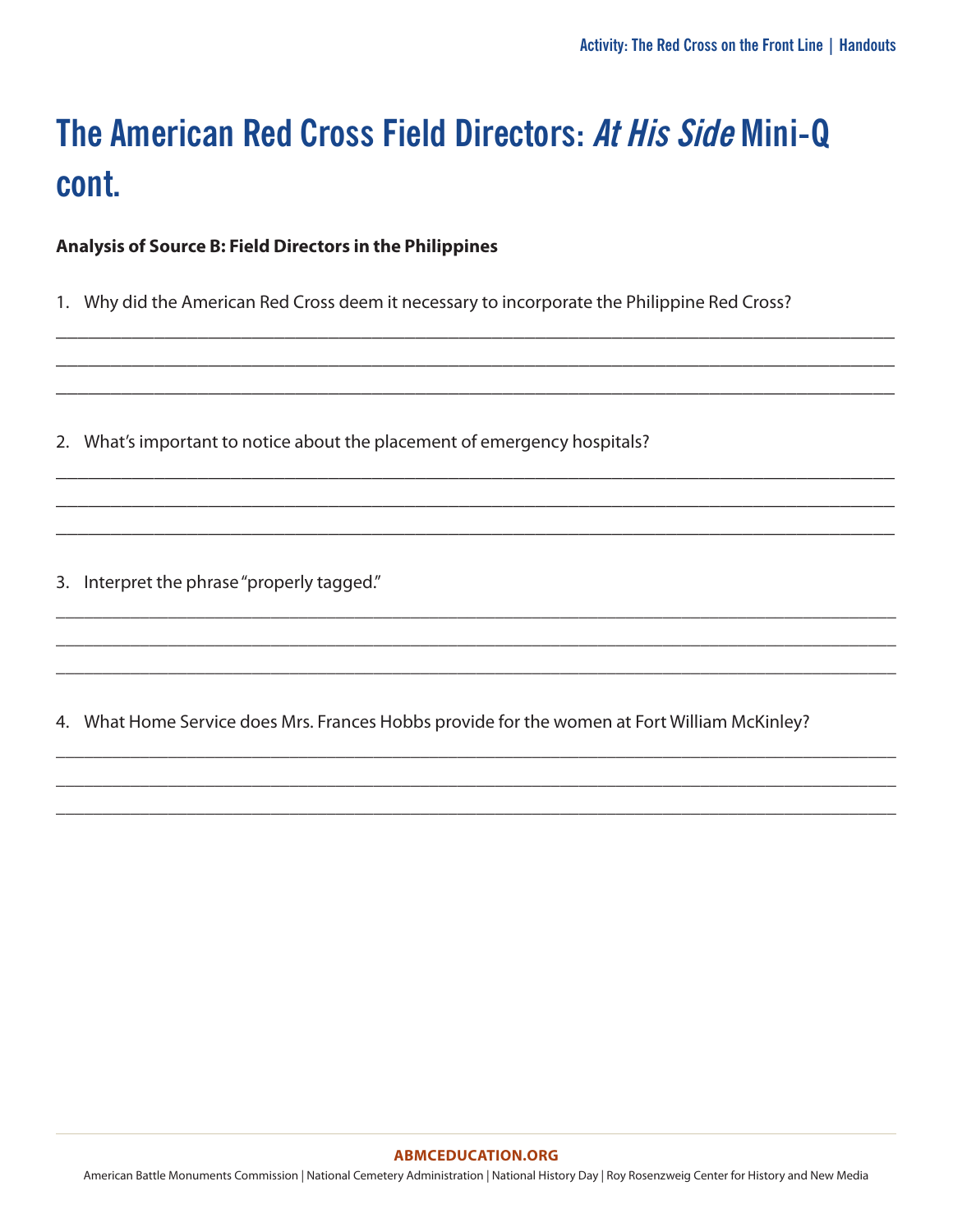### **Source C: Field Director David S. Oman**

George Korson, At His Side The Story Of The American Red Cross Overseas In World War II, 1945 (pages 71-73)

 "Field Director David S. Oman went ashore with his unit in Gavutu. In his official report of the invasion, Oman described what he saw and did during the first fateful days:

 'Our unit entered Guadalcanal Harbor on the morning of August 6 [1942]. . . . During the actual landing at Gavutu we were caught in a cross fire of rifle and machine-gun bullets from Gavutu beach and from Japanese entrenched in pill boxes on the adjoining island of Tanambogo. A first-aid station was established in the only remaining building on the island. The balcony of this building was being utilized by our own machine-gun and sniper units. Half of the roof and one side of the house had been blown away, but it had a concrete floor and offered some protection from the rain, which had increased as the day wore on.

 During the day I kept busy giving morphine to the wounded and preparing them for treatment by the doctors. Casualties increased at dusk when we attempted to secure Tanambogo, and it became necessary for me to act as a stretcher bearer. On my second trip out, my partner was killed as we crossed the causeway [connecting Gavutu with Tanambogo]. On the third trip my new partner was wounded, and upon returning to the first-aid station I was informed that eight corpsmen were casualties.

 Fighting continued that night, and the rain increased. Water had gotten six inches deep on the concrete floor and we used rocks and boards to elevate the stretchers. The cigarettes I had brought ashore were kept dry and we gave them out one at a time as the casualties were brought in. The next morning we moved the first-aid station to a safer location.

On the fourth day fighting subsided and we had our first opportunity to clear up the battlefield.'"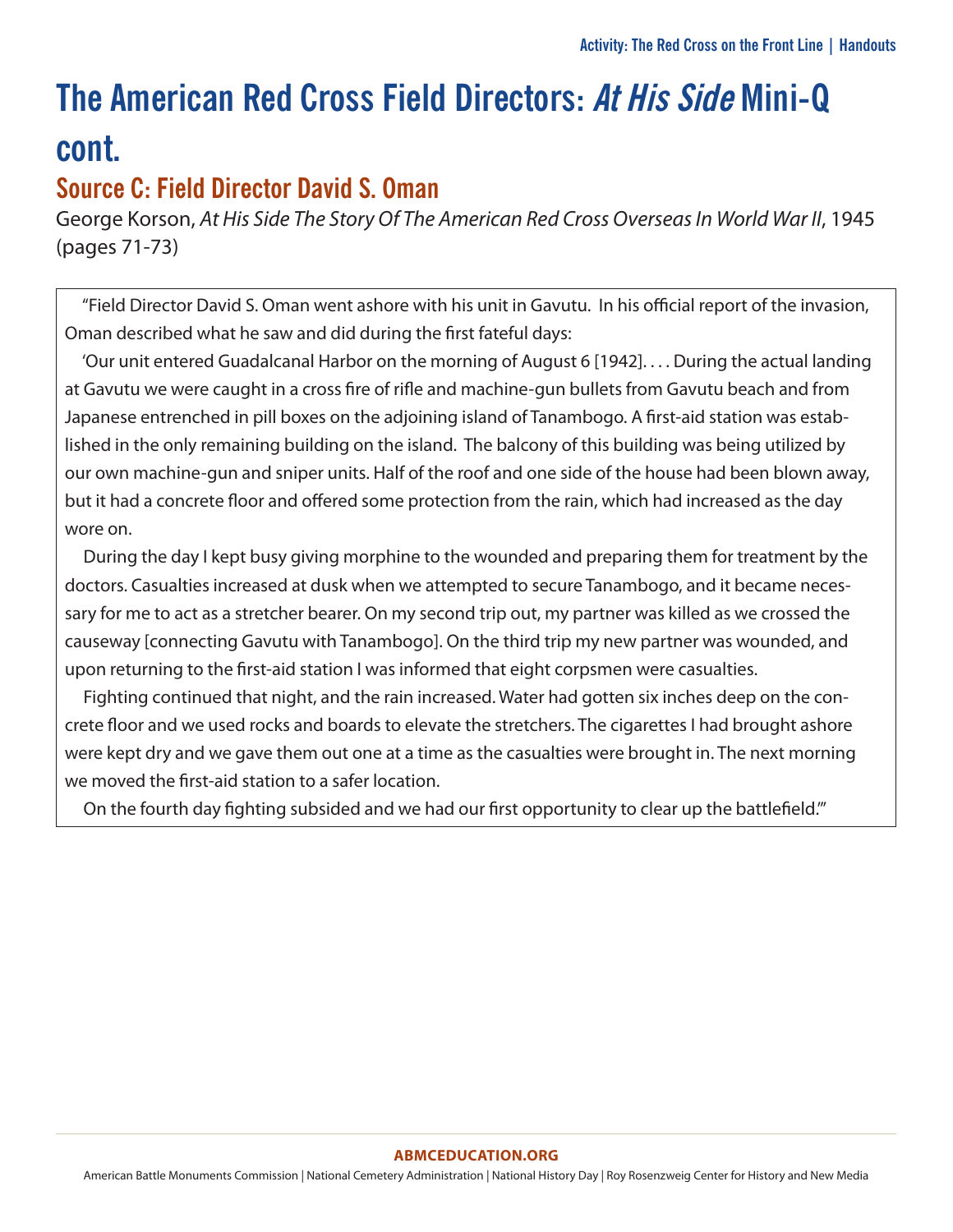\_\_\_\_\_\_\_\_\_\_\_\_\_\_\_\_\_\_\_\_\_\_\_\_\_\_\_\_\_\_\_\_\_\_\_\_\_\_\_\_\_\_\_\_\_\_\_\_\_\_\_\_\_\_\_\_\_\_\_\_\_\_\_\_\_\_\_\_\_\_\_\_\_\_\_\_\_ \_\_\_\_\_\_\_\_\_\_\_\_\_\_\_\_\_\_\_\_\_\_\_\_\_\_\_\_\_\_\_\_\_\_\_\_\_\_\_\_\_\_\_\_\_\_\_\_\_\_\_\_\_\_\_\_\_\_\_\_\_\_\_\_\_\_\_\_\_\_\_\_\_\_\_\_\_ \_\_\_\_\_\_\_\_\_\_\_\_\_\_\_\_\_\_\_\_\_\_\_\_\_\_\_\_\_\_\_\_\_\_\_\_\_\_\_\_\_\_\_\_\_\_\_\_\_\_\_\_\_\_\_\_\_\_\_\_\_\_\_\_\_\_\_\_\_\_\_\_\_\_\_\_\_

\_\_\_\_\_\_\_\_\_\_\_\_\_\_\_\_\_\_\_\_\_\_\_\_\_\_\_\_\_\_\_\_\_\_\_\_\_\_\_\_\_\_\_\_\_\_\_\_\_\_\_\_\_\_\_\_\_\_\_\_\_\_\_\_\_\_\_\_\_\_\_\_\_\_\_\_\_ \_\_\_\_\_\_\_\_\_\_\_\_\_\_\_\_\_\_\_\_\_\_\_\_\_\_\_\_\_\_\_\_\_\_\_\_\_\_\_\_\_\_\_\_\_\_\_\_\_\_\_\_\_\_\_\_\_\_\_\_\_\_\_\_\_\_\_\_\_\_\_\_\_\_\_\_\_ \_\_\_\_\_\_\_\_\_\_\_\_\_\_\_\_\_\_\_\_\_\_\_\_\_\_\_\_\_\_\_\_\_\_\_\_\_\_\_\_\_\_\_\_\_\_\_\_\_\_\_\_\_\_\_\_\_\_\_\_\_\_\_\_\_\_\_\_\_\_\_\_\_\_\_\_\_

\_\_\_\_\_\_\_\_\_\_\_\_\_\_\_\_\_\_\_\_\_\_\_\_\_\_\_\_\_\_\_\_\_\_\_\_\_\_\_\_\_\_\_\_\_\_\_\_\_\_\_\_\_\_\_\_\_\_\_\_\_\_\_\_\_\_\_\_\_\_\_\_\_\_\_\_\_\_\_\_\_\_\_\_\_\_\_\_\_\_ \_\_\_\_\_\_\_\_\_\_\_\_\_\_\_\_\_\_\_\_\_\_\_\_\_\_\_\_\_\_\_\_\_\_\_\_\_\_\_\_\_\_\_\_\_\_\_\_\_\_\_\_\_\_\_\_\_\_\_\_\_\_\_\_\_\_\_\_\_\_\_\_\_\_\_\_\_\_\_\_\_\_\_\_\_\_\_\_\_\_ \_\_\_\_\_\_\_\_\_\_\_\_\_\_\_\_\_\_\_\_\_\_\_\_\_\_\_\_\_\_\_\_\_\_\_\_\_\_\_\_\_\_\_\_\_\_\_\_\_\_\_\_\_\_\_\_\_\_\_\_\_\_\_\_\_\_\_\_\_\_\_\_\_\_\_\_\_\_\_\_\_\_\_\_\_\_\_\_\_\_

**Analysis of Source C: Field Director David S. Oman**

1. Is this a primary or secondary source? Explain.

2. Why did Field Director Oman go ashore at Gavutu?

3. Describe Field Director Oman's character as he performed his duties along side his unit.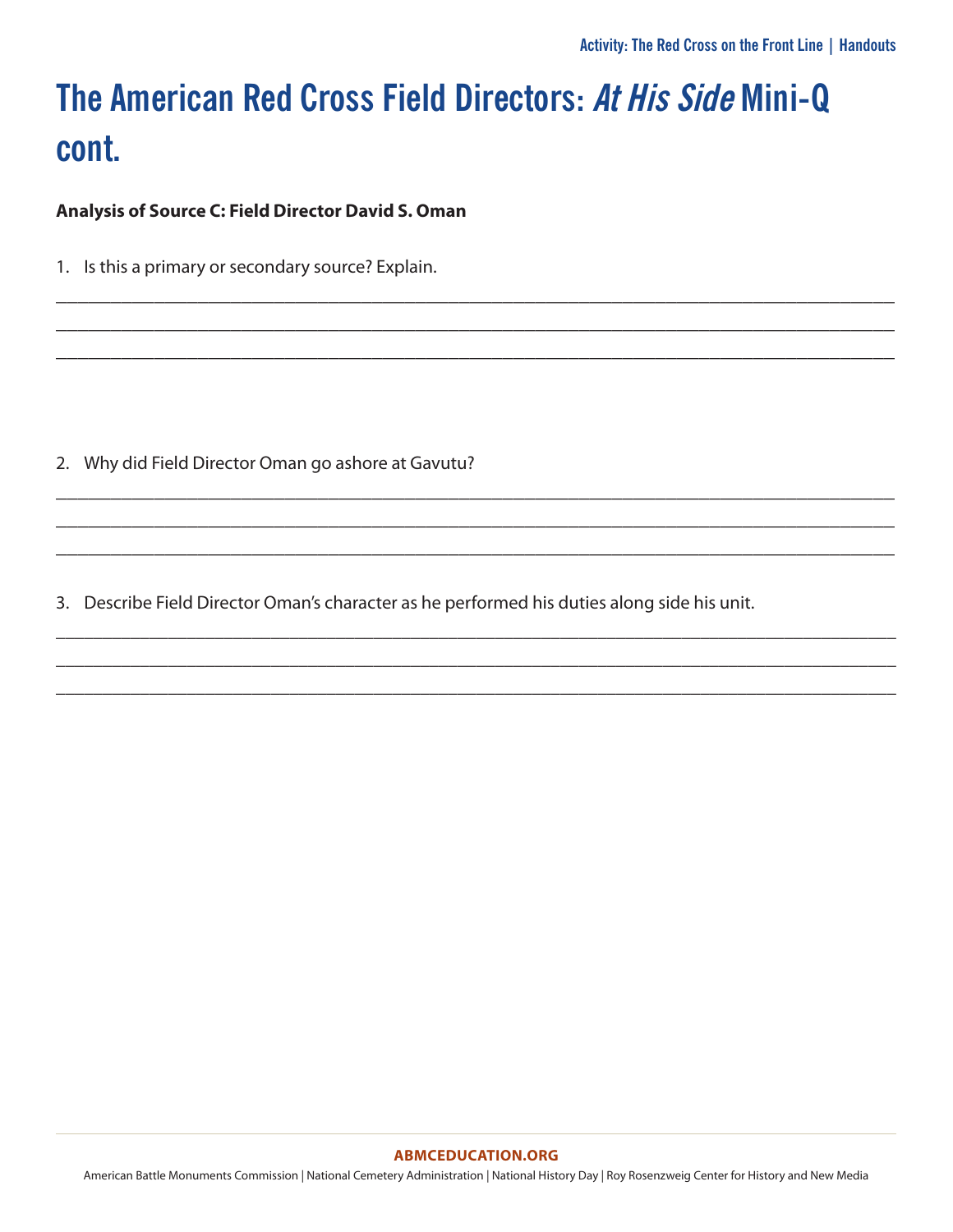### **Source D: Field Director "Tiny" Thomas S. Montgomery**

George Korson, At His Side The Story Of The American Red Cross Overseas In World War II, 1945 (pages 74-77)

 "On January 3, 1943, the Sixth Marine Division arrived at Guadalcanal to take part in the final drive against the Japanese. . . . Red Cross Field Director Thomas S. Montgomery, nicknamed "Tiny" because of his unusual height of 6'8 ½", assembled his eighty Red Cross crates scattered among the great piles of military stores. As he was in perfect physical condition, the Red Cross sent him first to Quantico, Virginia, where he practiced invasion tactics with the Marines, then to Camp Pickett to learn Red Cross field techniques.

 Tiny pitched his camp about half a mile from the beach, midway between Henderson Field and a smaller fighter field. Allowed only one tent, he and Sergeant McMurren scrounged two other tents. One served as a storehouse and workshop, another as office and library, and the third as a recreation center. Outside his office tent hung this sign: 'The American Red Cross is in this area to assist men of the United States forces in any way possible. Please do not hesitate to call.'

 . . . Montgomery made a rule to reach every American fighting man on Guadalcanal, no matter how remote his outpost. Three times a week he loaded his jeep to capacity with Red Cross supplies, and drove as far as it would go. Then, with a bulging knapsack across his broad shoulders, he would proceed to the front-line foxholes on foot, chanting, 'Chewing gum, candy, popcorn, soda pop. What'll you have, boys?' . . . If a man worried about his family, Montgomery took back a message and had the Australian headquarters of the American Red Cross cable to the soldier's hometown Red Cross chapter for an investigation.

 Front lines were difficult to determine in jungle warfare - a treetop sniper here, a lone foxhole gunner there, perhaps four or five men sharing a shell hole on the side of a ridge. On one occasion, Montgomery was following what he thought was a continuous line of American positions when he met a group of Marines walking through a coconut grove. He asked how close he was to the front line.

They looked at him oddly and grinned. 'Hell,' drawled one of them, 'the front line's half a mile behind us. This is a patrol.'

 The woods were full of Japanese snipers, which prevented his turning back. So he went along with the patrol, dodging bullets on the way.

#### **[ABMCEDUCATION.ORG](http://abmceducation.org)**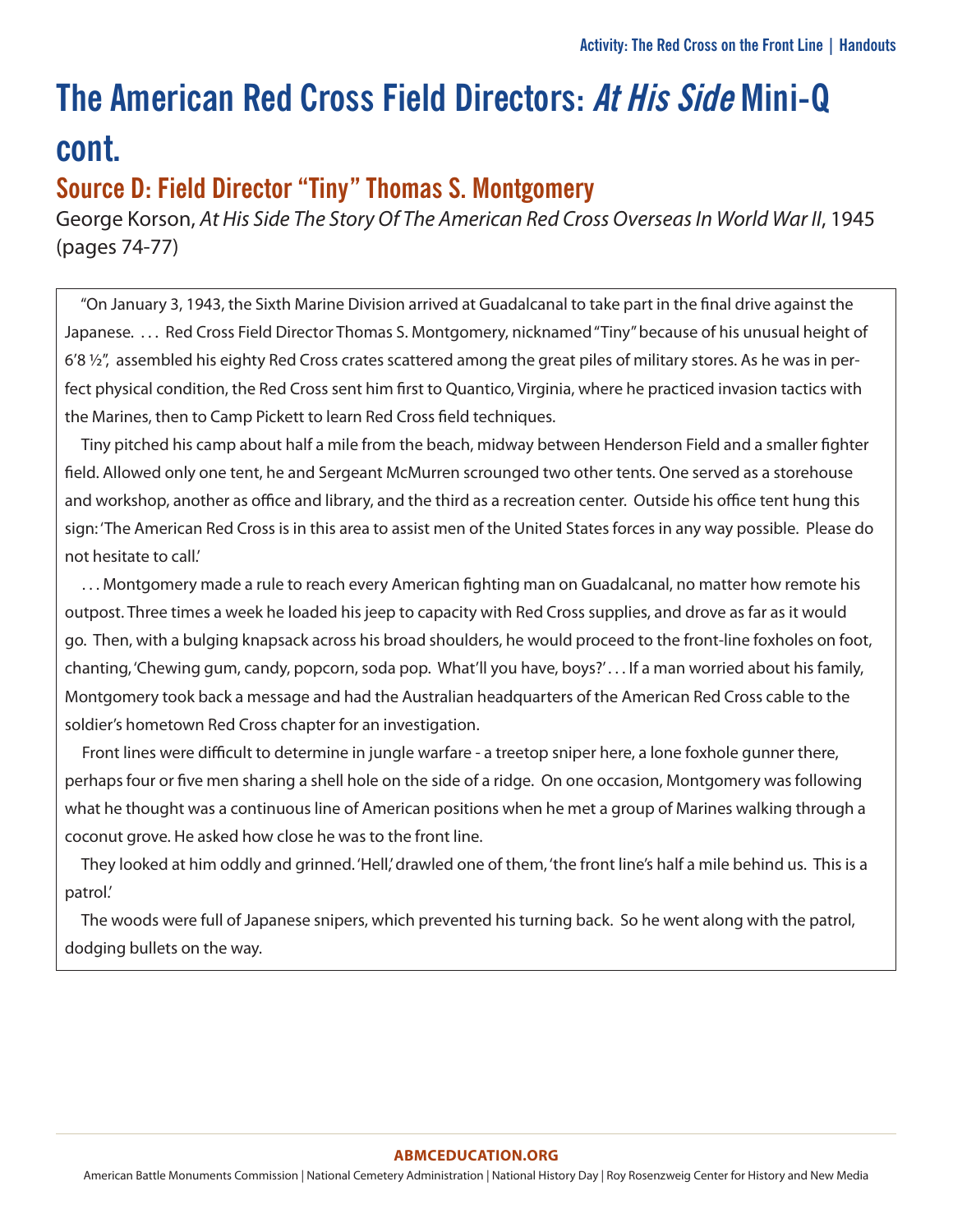Once, in the dusk, while bouncing along in his overloaded jeep, [Montgomery] found himself in the midst of a battle. Bursting bombs shook the ground under him, and the air was filled with the rumble and flashes of gunfire on the ground, in the air, and offshore. Signs of machine guns and rifles hidden behind foliage and coconut trees were not necessary to convince him that he was a target for enemy bullets....

 There was a time when Montgomery was driving along the beach with a load of supplies and several passengers when bullets started kicking up the sand all around them. Caught between the crossfire of two Japanese machinegun nests, they couldn't see their assailants yet discerned a movement of leaves in the trees overhead."

\_\_\_\_\_\_\_\_\_\_\_\_\_\_\_\_\_\_\_\_\_\_\_\_\_\_\_\_\_\_\_\_\_\_\_\_\_\_\_\_\_\_\_\_\_\_\_\_\_\_\_\_\_\_\_\_\_\_\_\_\_\_\_\_\_\_\_\_\_\_\_\_\_\_\_\_\_ \_\_\_\_\_\_\_\_\_\_\_\_\_\_\_\_\_\_\_\_\_\_\_\_\_\_\_\_\_\_\_\_\_\_\_\_\_\_\_\_\_\_\_\_\_\_\_\_\_\_\_\_\_\_\_\_\_\_\_\_\_\_\_\_\_\_\_\_\_\_\_\_\_\_\_\_\_ \_\_\_\_\_\_\_\_\_\_\_\_\_\_\_\_\_\_\_\_\_\_\_\_\_\_\_\_\_\_\_\_\_\_\_\_\_\_\_\_\_\_\_\_\_\_\_\_\_\_\_\_\_\_\_\_\_\_\_\_\_\_\_\_\_\_\_\_\_\_\_\_\_\_\_\_\_

\_\_\_\_\_\_\_\_\_\_\_\_\_\_\_\_\_\_\_\_\_\_\_\_\_\_\_\_\_\_\_\_\_\_\_\_\_\_\_\_\_\_\_\_\_\_\_\_\_\_\_\_\_\_\_\_\_\_\_\_\_\_\_\_\_\_\_\_\_\_\_\_\_\_\_\_\_ \_\_\_\_\_\_\_\_\_\_\_\_\_\_\_\_\_\_\_\_\_\_\_\_\_\_\_\_\_\_\_\_\_\_\_\_\_\_\_\_\_\_\_\_\_\_\_\_\_\_\_\_\_\_\_\_\_\_\_\_\_\_\_\_\_\_\_\_\_\_\_\_\_\_\_\_\_ \_\_\_\_\_\_\_\_\_\_\_\_\_\_\_\_\_\_\_\_\_\_\_\_\_\_\_\_\_\_\_\_\_\_\_\_\_\_\_\_\_\_\_\_\_\_\_\_\_\_\_\_\_\_\_\_\_\_\_\_\_\_\_\_\_\_\_\_\_\_\_\_\_\_\_\_\_

\_\_\_\_\_\_\_\_\_\_\_\_\_\_\_\_\_\_\_\_\_\_\_\_\_\_\_\_\_\_\_\_\_\_\_\_\_\_\_\_\_\_\_\_\_\_\_\_\_\_\_\_\_\_\_\_\_\_\_\_\_\_\_\_\_\_\_\_\_\_\_\_\_\_\_\_\_\_\_\_\_\_\_\_\_\_\_\_\_\_ \_\_\_\_\_\_\_\_\_\_\_\_\_\_\_\_\_\_\_\_\_\_\_\_\_\_\_\_\_\_\_\_\_\_\_\_\_\_\_\_\_\_\_\_\_\_\_\_\_\_\_\_\_\_\_\_\_\_\_\_\_\_\_\_\_\_\_\_\_\_\_\_\_\_\_\_\_\_\_\_\_\_\_\_\_\_\_\_\_\_ \_\_\_\_\_\_\_\_\_\_\_\_\_\_\_\_\_\_\_\_\_\_\_\_\_\_\_\_\_\_\_\_\_\_\_\_\_\_\_\_\_\_\_\_\_\_\_\_\_\_\_\_\_\_\_\_\_\_\_\_\_\_\_\_\_\_\_\_\_\_\_\_\_\_\_\_\_\_\_\_\_\_\_\_\_\_\_\_\_\_

\_\_\_\_\_\_\_\_\_\_\_\_\_\_\_\_\_\_\_\_\_\_\_\_\_\_\_\_\_\_\_\_\_\_\_\_\_\_\_\_\_\_\_\_\_\_\_\_\_\_\_\_\_\_\_\_\_\_\_\_\_\_\_\_\_\_\_\_\_\_\_\_\_\_\_\_\_\_\_\_\_\_\_\_\_\_\_\_\_\_ \_\_\_\_\_\_\_\_\_\_\_\_\_\_\_\_\_\_\_\_\_\_\_\_\_\_\_\_\_\_\_\_\_\_\_\_\_\_\_\_\_\_\_\_\_\_\_\_\_\_\_\_\_\_\_\_\_\_\_\_\_\_\_\_\_\_\_\_\_\_\_\_\_\_\_\_\_\_\_\_\_\_\_\_\_\_\_\_\_\_ \_\_\_\_\_\_\_\_\_\_\_\_\_\_\_\_\_\_\_\_\_\_\_\_\_\_\_\_\_\_\_\_\_\_\_\_\_\_\_\_\_\_\_\_\_\_\_\_\_\_\_\_\_\_\_\_\_\_\_\_\_\_\_\_\_\_\_\_\_\_\_\_\_\_\_\_\_\_\_\_\_\_\_\_\_\_\_\_\_\_

### **Analysis of Source D: Field Director "Tiny" Thomas S. Montgomery**

1. Why did the Red Cross send Field Director Tiny to Quantico?

2. How does Field Director Montgomery show his resourcefulness?

3. Explain how Field Director Montgomery provided a Home Service for a service member.

4. Describe how Tiny performs acts of valor while also accomplishing his job as a **field director**.

#### **[ABMCEDUCATION.ORG](http://abmceducation.org)**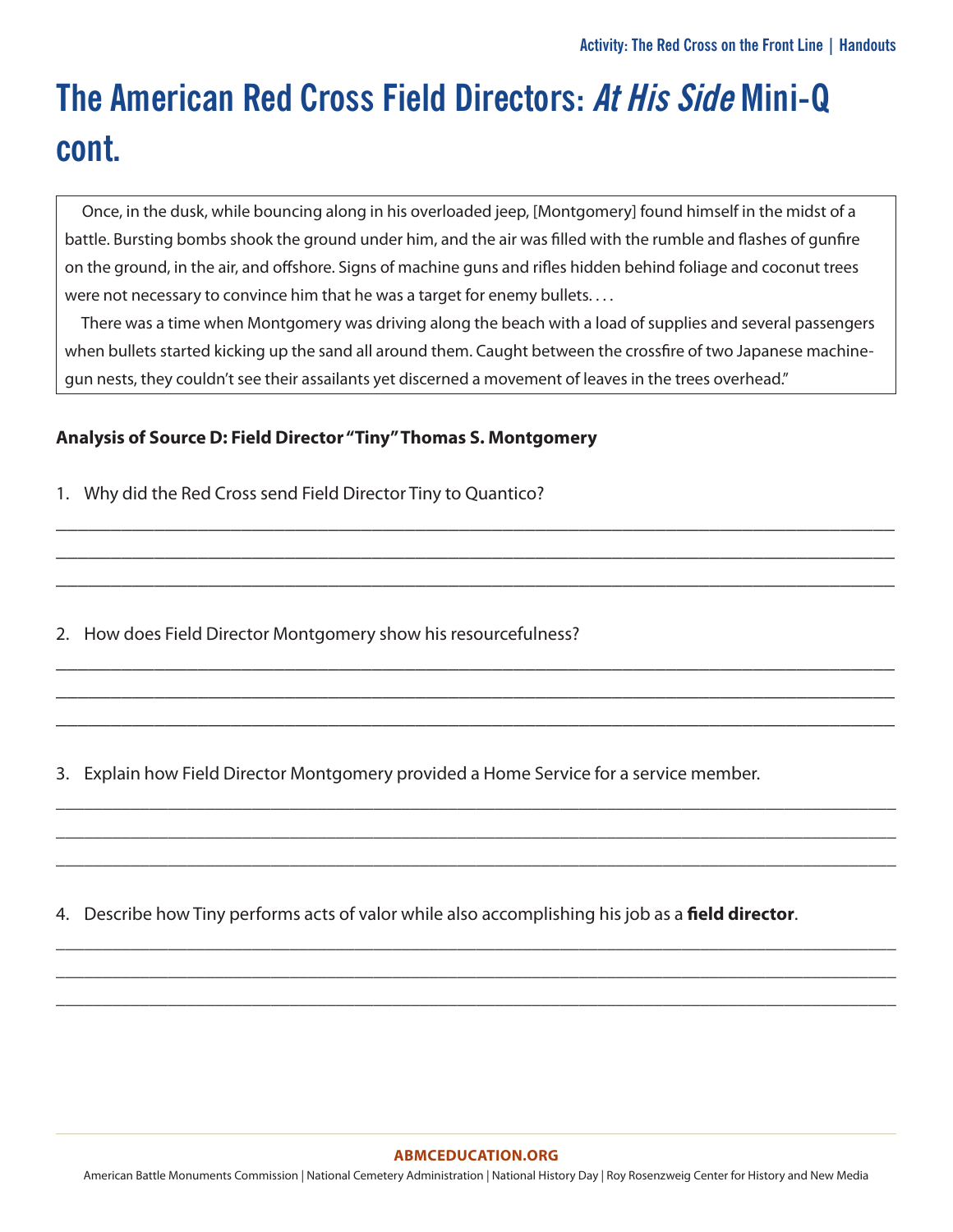### **Essay**

**Guiding Question**: What qualities does an effective field director possess?

**Directions:** Write a well-organized essay that includes an introduction, several paragraphs, and a conclusion. Use evidence from at least three documents to support your essay. Support your response with relevant facts, examples, and details.

**Task:** Using the information from the documents and your prior knowledge of World War II, answer the questions that follow each document. Your answers to the questions will help you complete your final essay.

- Discuss some problems that field directors faced when helping service members.
- Explain choices that field directors had to make under pressure.
- Describe actions taken by field directors during battles.
- Clearly delineate the qualities of an effective field director.

**Guidelines:** In your essay, be sure to:

- Develop all aspects of the task;
- Incorporate information from *at least three* documents;
- Support your analysis with relevant facts, examples, and details; and
- Use a logical and clear plan of organization, including an introduction and a conclusion that are beyond a restatement of the question.

### **Mini-Q Essay Outline Guide**

### **Working Title**

### **Paragraph #1**

Grabber Background Stating the question with key terms defined Thesis and roadmap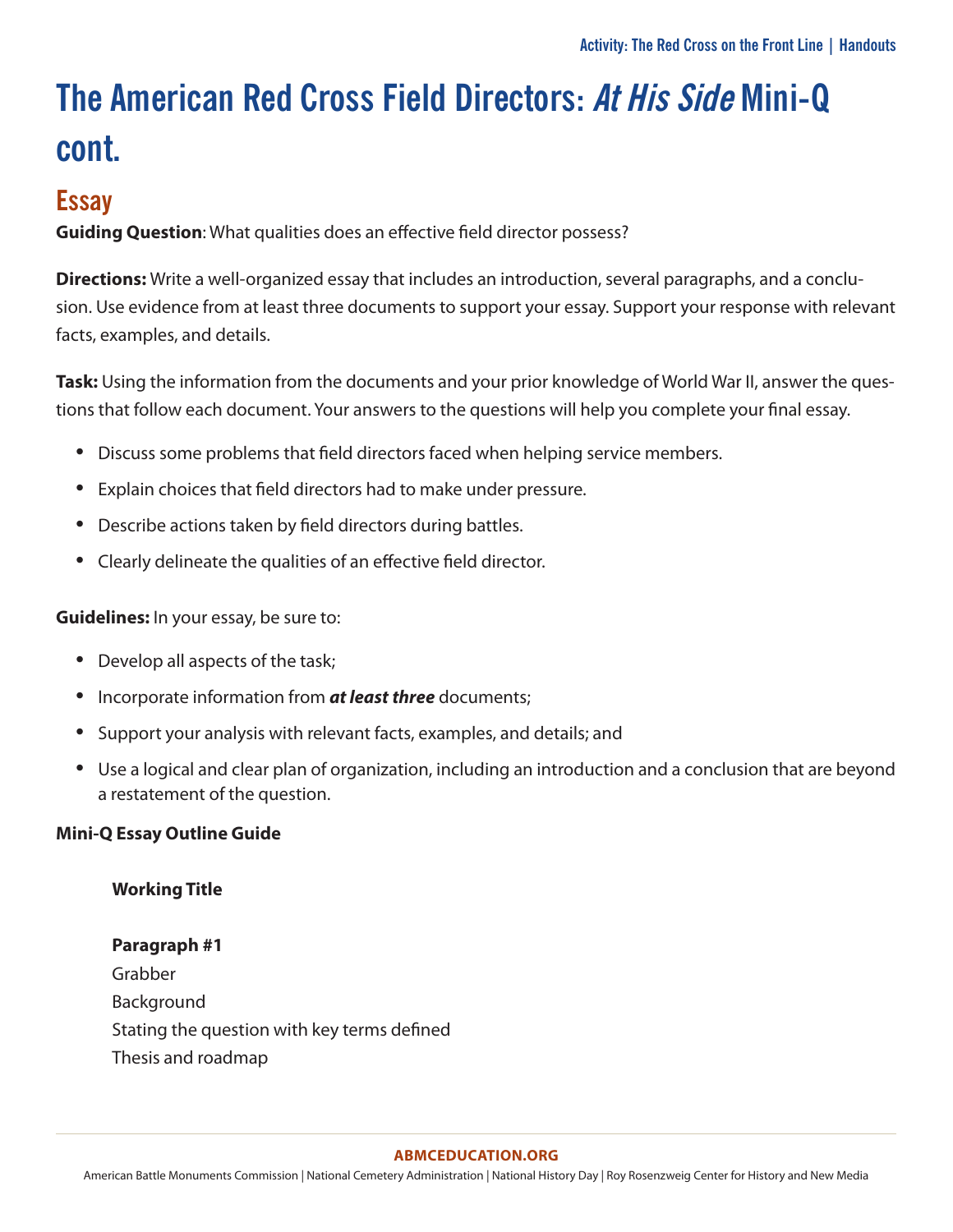### **Paragraph #2**

Topic sentence for bucket one Evidence: supporting detail from documents with document citation Argument: connecting evidence to the thesis

### **Paragraph #3**

Topic sentence for bucket two Evidence: supporting detail from documents with document citation Argument: connecting evidence to the thesis

### **Paragraph #4**

Topic sentence for bucket three Evidence: supporting detail from documents with document citation Argument: connecting evidence to the thesis

### **Paragraph #5**

Conclusion: restatement of thesis along with possible insight

#### **[ABMCEDUCATION.ORG](http://abmceducation.org)**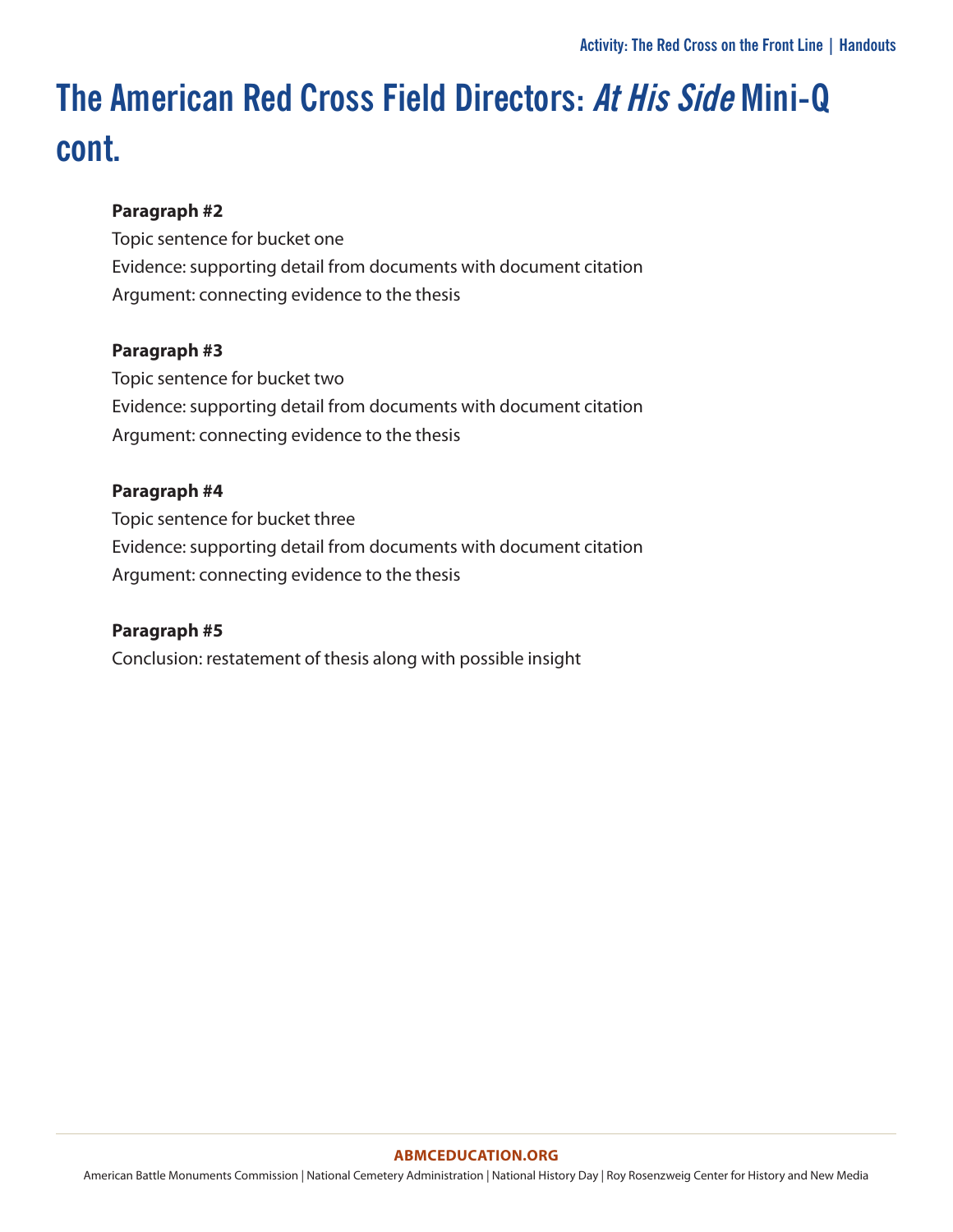## **The American Red Cross Field Directors: At His Side Mini-Q Teacher Guide**

### **Analysis of Source A: Description of American Red Cross Field Director duties**

*1. How were field directors able to form relationships with service members?* Any and all of the following will suffice:

- giving counsel and guidance to service members
- providing a means of communication between members of the armed forces and their families at home
- securing reports on family conditions at home and other matters of concern to service members and to military authorities
- making available financial assistance in the form of loans and grants to meet emergency needs
- distributing comfort articles and other supplies when needed
- *2. Looking at the items listed under Camp Service, arrange them in order of importance.* Answers will vary as to students' personal opinions.
- *3. Why would service members appreciate having Clubmobiles?*

They were equipped for making and serving coffee and doughnuts and for distributing newspapers, chewing gum, and other small items. Some were equipped with record players and loudspeakers to provide music for the troops. A few were outfitted with movie projectors and became known as cinemobiles.

### *4. What are three examples of Home Services that a field director would provide?*

Answers will vary but any of the following will suffice:

- consultation and guidance in personal and family problems
- communication between service personnel and family members
- information and help with government regulations, pensions, and other benefits
- financial assistance, in the form of loans and grants based on need
- furnishing the armed forces with reports to aid military authorities in making discharge and furlough decisions
- *5. Why would a field director call on local councils?*

Answers will vary, but should include that employing local councils helps gain volunteers, medical supplies, buildings, food, transportation, and knowledge of the area.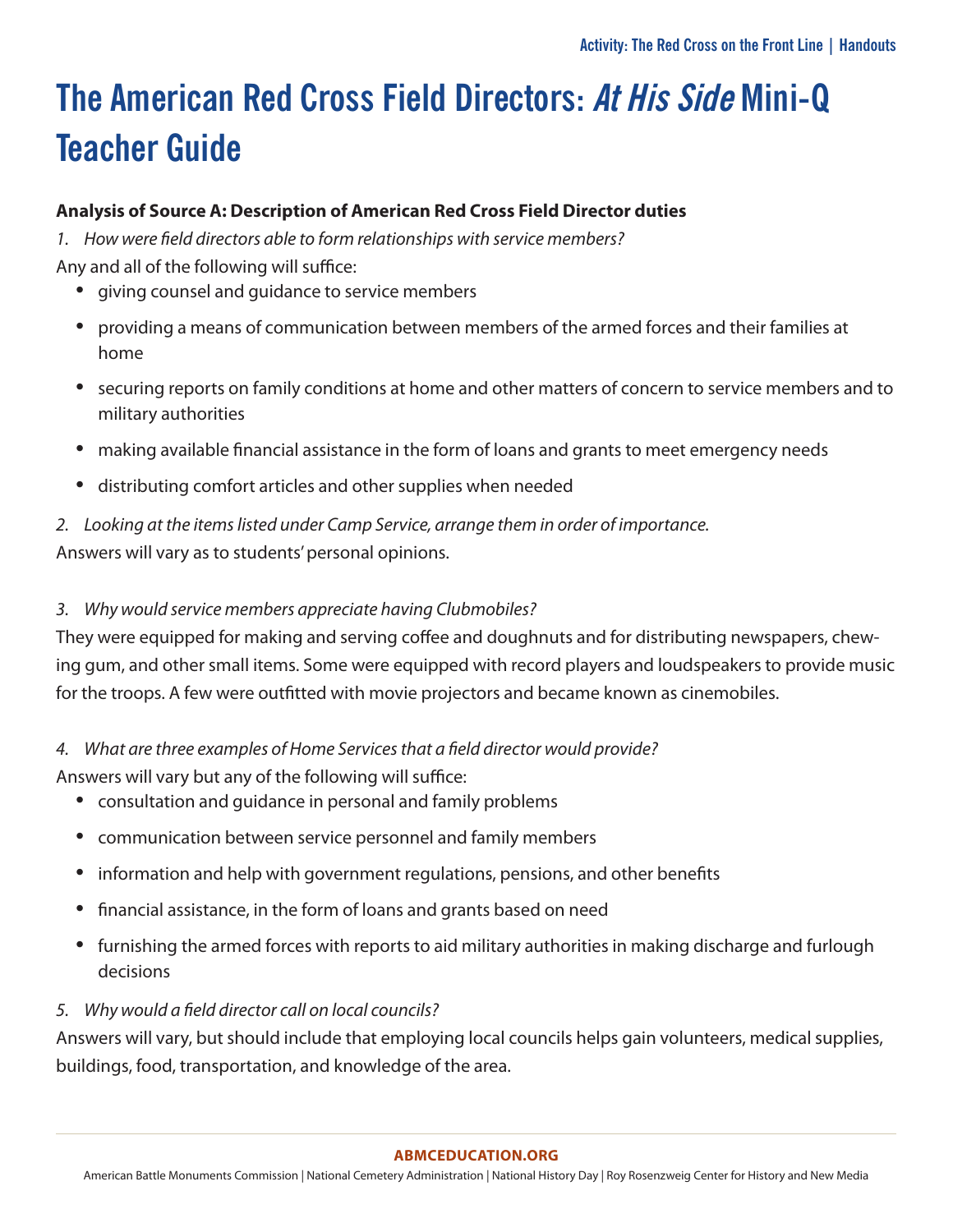*6. During World War II how many pints of blood did the Red Cross collect?* 13.4 million pints

### **Analysis of Source B: Field Directors in the Philippines**

*1. Why did the American Red Cross deem it necessary to incorporate the Philippine Red Cross?* Although answers will vary, most of the following should be included:

- The Philippine Red Cross had made extensive preparations for almost any eventuality.
- Large supplies of food, clothing, surgical dressings, and other medical supplies were stored in warehouses, located at strategic points in the city and throughout the provinces.
- Contracts had been made with transportation companies so that buses, automobiles, ambulances, and horses could be made available.
- A large staff of doctors and nurses had been enrolled as volunteers for the ten emergency hospitals.

### *2. What is important to notice about the placement of emergency hospitals?*

Emergency hospitals were placed in close proximity to areas of need, therefore in vulnerable sections of town.

### *3. Interpret the phrase "properly tagged."*

Students should note that evacuees were tagged so that volunteers who received them would know where to place each member.

### *4. What Home Service does Mrs. Frances Hobbs provide for the women at Fort William McKinley?*

Most importantly, she provides the women with funds so that they will be able to evacuate Manila prior to Japanese arrival, but she also offers them solace and peace of mind during the air raid.

### **Analysis of Source C: Field Director David S. Oman**

*1. Is this a primary or secondary document? Explain.*

Although the text is in a book about the American Red Cross and a secondary source, the item itself is a journal entry which makes it a primary source.

*2. Why did Field Director Oman go ashore at Gavutu?*

All field directors are assigned to a specific unit. Oman follows his unit as they attack at Gavutu.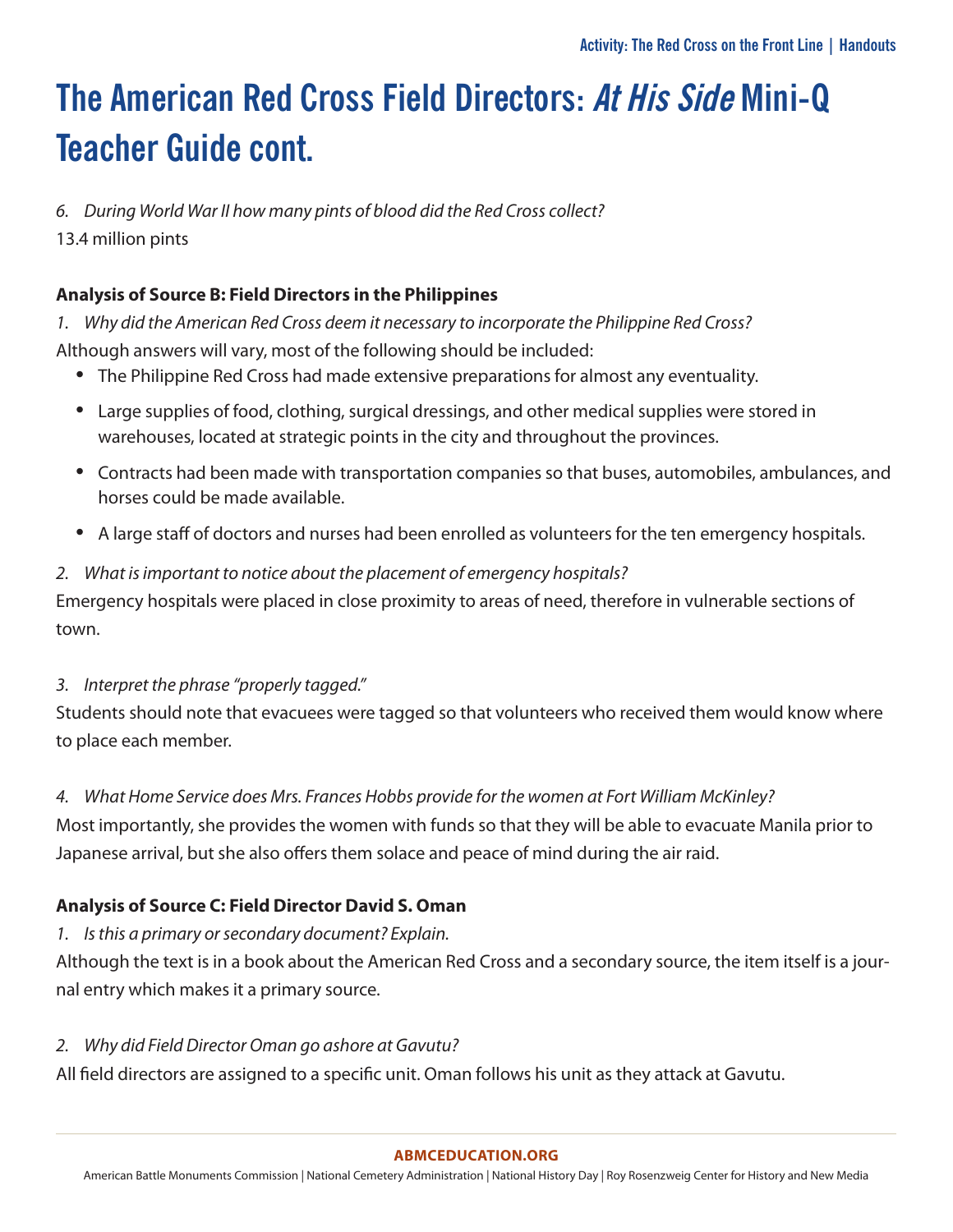### *3. Describe Field Director Oman's character as he performed his duties along side his unit?*

Oman is a man who does not give up. He lost two partners, one fatally, the other to injury, but he kept working alongside his unit. On day two, Oman set up a proper first-aid station in a safer location. He also knew that cigarettes were a comfort to the wounded and did all he could to keep his supplies dry. After the battle subsided, he went onto the battlefield to help injured service members. It is implied that Oman also helped move dead service members.

### **Analysis of Source D: Field Director "Tiny" Thomas S. Montgomery**

*1. Why did the Red Cross send Field Director Tiny to Quantico?* Tiny practiced invasion tactics with the Marines at Quantico.

### *2. How does Field Director Montgomery show his resourcefulness?*

Even though Tiny was only offered one tent, he soon found two others to properly serve the men in his unit. He set one up as the recreational tent, another as the storehouse and workshop, and the third the office and library. Then Tiny placed a sign on one tent stating 'The American Red Cross is in this area to assist men of the United States forces in any way possible. Please do not hesitate to call.' This allowed all service members to know they could count on him at any time.

### *3. Explain how Field Director Montgomery provided a Home Service for a service member.*

If a man worried about his family, Montgomery took back a message and had the Australian headquarters of the American Red Cross cable to the soldier's hometown Red Cross chapter for an investigation.

### *4. Describe how Tiny performs acts of valor while also accomplishing his job as a field director.*

Tiny never shirked from his duties to deliver supplies to the service members on the front line, often placing himself in danger. Students should notate one of the two examples where this is explained in the narration.

#### **[ABMCEDUCATION.ORG](http://abmceducation.org)**